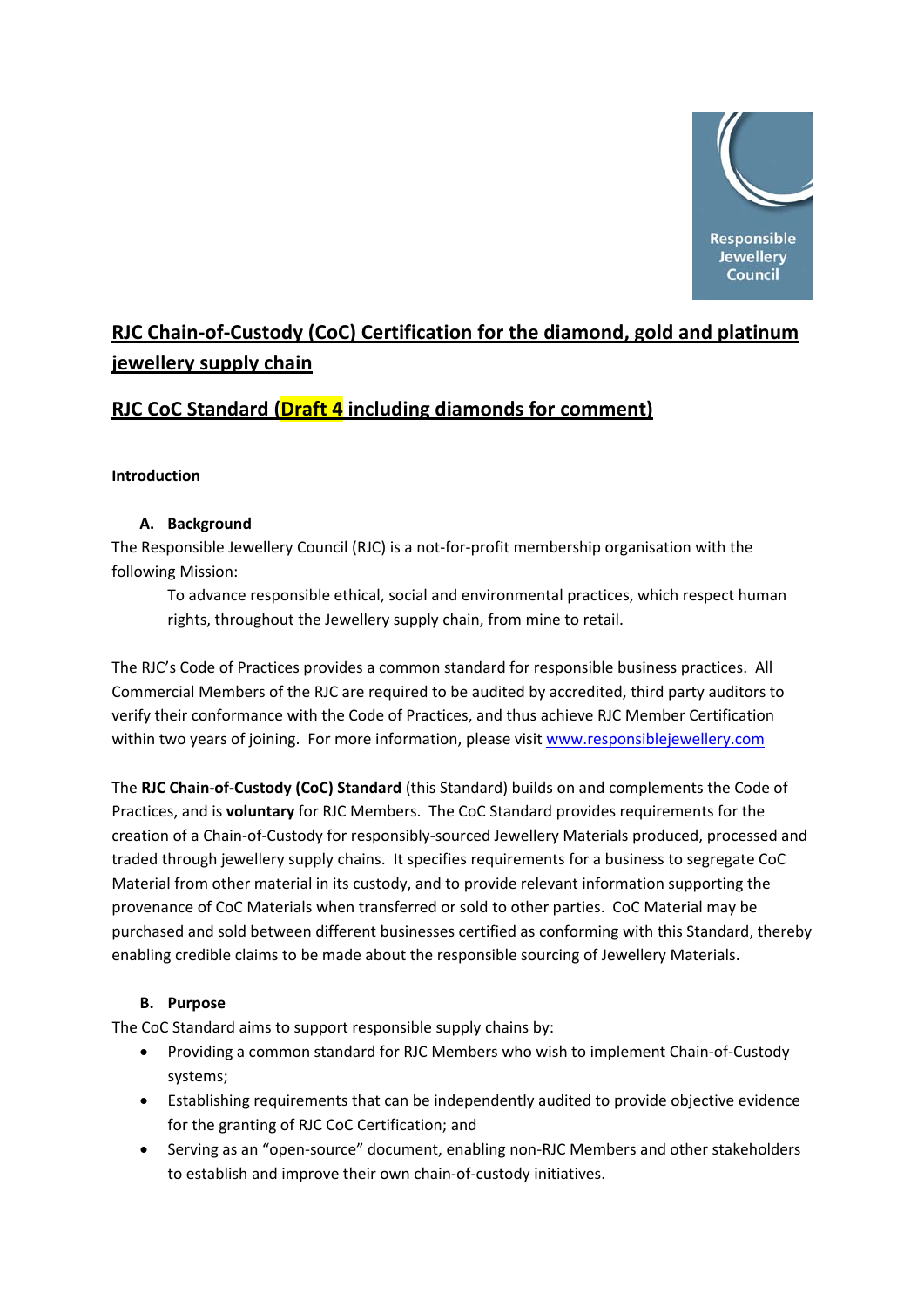### **C. Scope**

The CoC Standard defines requirements for businesses implementing Chain‐of‐Custody management systems, including systems for sourcing, segregating and transferring Eligible Materials.

Eligible Materials are Diamonds, Gold and Platinum Group Metals sourced in accordance with the requirements of the CoC Standard. Materials currently outside the RJC's scope, such as other metals in alloys, plating or coatings, leather, and other precious stones, are not covered under the CoC Standard.

### **D. Status and Effective Date**

*Diamonds have been removed from the scope of the RJC CoC Standard (to be published 2012), pending additional consultation with the diamond industry. This document contains a draft of RJC's Chain‐of‐Custody (CoC) Standard including diamonds, for public comment.*

#### **E. Standards Development**

Development of this Standard has been underpinned by formal and transparent multi‐stakeholder processes overseen by the RJC Standards Committee, in consultation with the RJC Consultative Panel, and supported by a series of public comment periods. The RJC is sincerely grateful for the time, expertise and valuable input of the many individuals and organisations who contributed to this Standard. The RJC aims to conduct standards development in conformance with the ISEAL Code of Good Practice for Setting Social and Environmental Standards (P005\_2010). More information on the RJC's Standards Development processes can be found at:

[http://www.responsiblejewellery.com/standards](http://www.responsiblejewellery.com/standards-development/)‐development/.

Standards harmonisation is a key objective of the RJC. Related initiatives considered in the development of the CoC Standard include:

- Diamond Development Initiative Development Diamonds Standard project
- EICC‐GeSI Smelter Validation Program
- Fairtrade and Fairmined Gold Standard
- Kimberley Process Certification Scheme (KPCS) and World Diamond Council System of Warranties
- London Bullion Market Association (LBMA) Responsible Gold Guidance
- OECD Due Diligence Guidance for Responsible Supply Chains from Conflict‐Affected and High‐Risk Areas
- International Conference on the Great Lakes Region (ICGLR) Regional Initiative Against the Illegal Exploitation of Natural Resources (RINR)
- Section 1502 of the USA Dodd‐Frank Act regarding "Conflict Minerals"
- WGC Conflict‐Free and Chain‐of‐Custody standards (v 3.5)

#### www.responsiblejewellery.com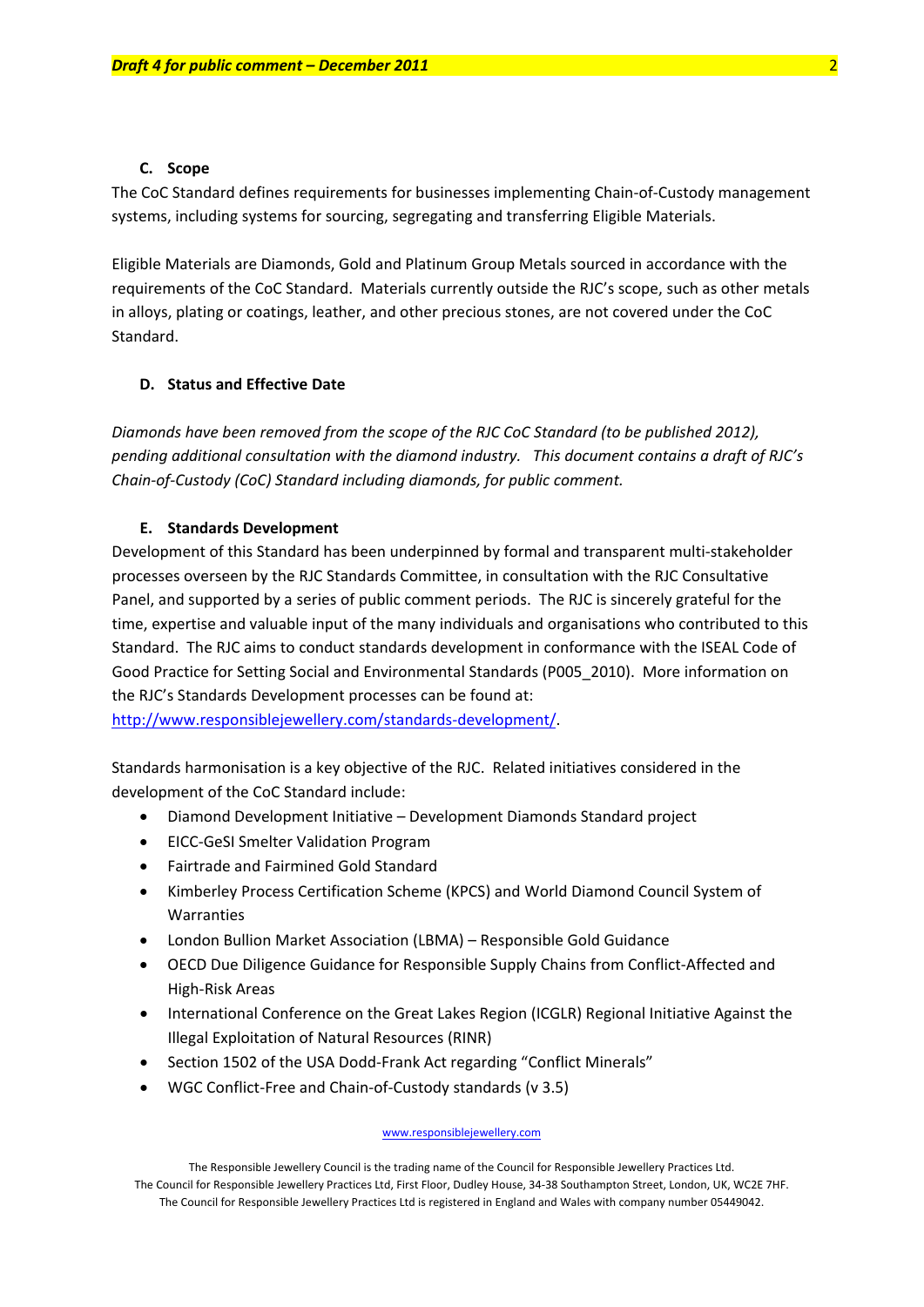The RJC CoC Standard can be used by companies to support implementation of the *OECD Due Diligence Guidance for Responsible Supply Chains of Minerals from Conflict‐Affected and High‐Risk Areas*. The RJC actively participated in the multi‐stakeholder development of the OECD Guidance and its Gold Supplement. For more information on harmonization with other audits and initiatives, see the RJC CoC Certification Handbook.

The RJC will continue to monitor and seek opportunities for harmonisation with other relevant chain‐of‐custody initiatives under development.

#### **F. Application**

Members of the RJC all respect and share a commitment to responsible business practices, but have varied interests and priorities about the chain of custody of the Diamonds, Gold and Platinum Group Metals they buy and sell. The RJC Chain‐of‐Custody (CoC) Standard is therefore voluntary, and offers flexibility in the types of provenance claims that Members may wish to support. Use of the Standard is open to all interested users, however RJC CoC Certification can only be granted to RJC Members or Entities under the Control of RJC Members, on the basis of verification of conformance by RJC Accredited Auditors.

While the RJC does not exclude artisanal and small scale mining (ASM) from directly applying its standards, it may be difficult for ASM activities to comply with best practice standards designed for the formal mining sector. Where this is not possible, the CoC Standard aims to build bridges with the ASM sector via provisions that can recognise other responsible mining standards, and that enable sourcing from on‐concession ASM. The RJC is also working with other dedicated ASM initiatives for diamonds and gold to support ASM participation in the jewellery supply chain.

### **G. Certification**

The RJC CoC Standard is designed for use by RJC Accredited Auditors to verify an Entity's conformance for the purposes of granting RJC CoC Certification. The Entity's Certification Scope is defined by the Entity seeking Certification and includes all Facilities and Outsourcing Contractors that the Entity intends to use for the processing, storage, handling, shipping and receiving of CoC Material.

The steps for RJC CoC Certification are as follows:

- The Entity prepares for and requests a Certification Audit from an RJC Accredited Auditor.
- During the Certification Audit, the Auditor verifies the Entity has systems in place that conform to the CoC Standard to source CoC Materials and/or supply them to other participants in the jewellery supply chain. Minor non-conformances will be noted and the Entity will be directed to address them.
- Based on the Auditor's Audit Report, the RJC can grant CoC Certification to the Entity, authorising it to begin issuing CoC Transfer Documents for CoC Materials.

The Responsible Jewellery Council is the trading name of the Council for Responsible Jewellery Practices Ltd. The Council for Responsible Jewellery Practices Ltd, First Floor, Dudley House, 34‐38 Southampton Street, London, UK, WC2E 7HF. The Council for Responsible Jewellery Practices Ltd is registered in England and Wales with company number 05449042.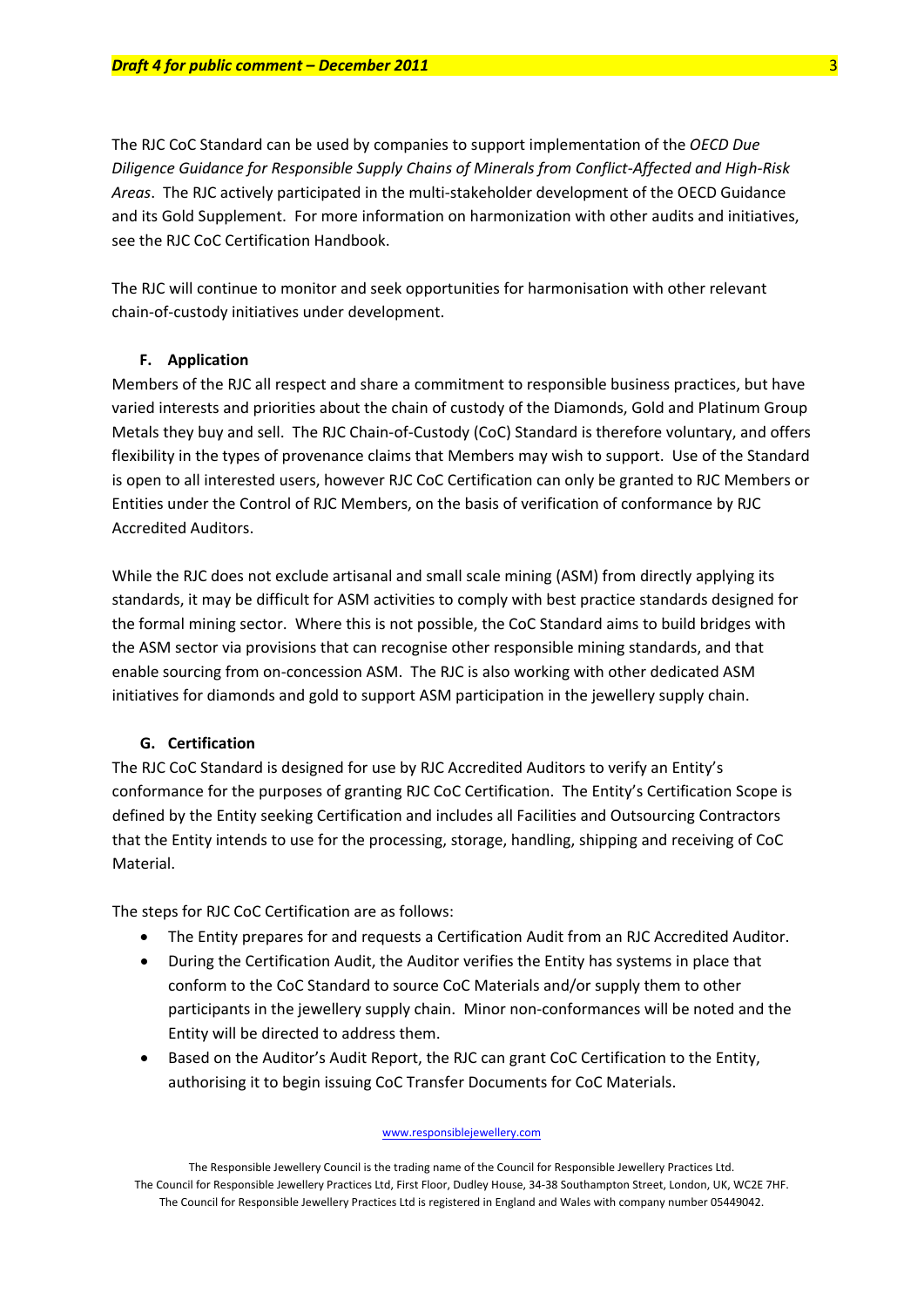- Within 12‐18 months, the Auditor conducts a Surveillance Audit of the CoC Certified Entity to verify that systems, including the issuing of CoC Transfer Documents are working effectively. Any minor non‐conformances found during the Certification Audit must be addressed prior to the Surveillance Audit.
- After the Certification Period of 3 years, a Certification Audit would be required to renew CoC Certification, followed by a Surveillance Audit within 12‐18 months.

### **H. Supporting documents**

The following documents provide supporting information to assist with implementing the CoC Standard:

- CoC Certification Handbook [G003\_2012] Overview of CoC Certification and how to achieve it.
- CoC Standards Guidance [G004 2012] Business-level guidance on implementing the requirements of the CoC Standard.
- CoC Assessment Toolkit [T008 2012] Assessment questions and instructions for businesses and auditors.

### **I. Review**

The RJC undertakes to formally review this Standard by 2017, five years after first publication, or earlier as required. Proposals for revisions or clarifications can be submitted by interested parties at any time, and the RJC will document these for consideration in the next review process. The RJC will continue to work with stakeholders and Members to ensure that these standards are relevant and achievable.

**All capitalised common terms and acronyms are defined in the Glossary at the end of this document. Auditable provisions are numbered below.** *Italicised text summarises the intent of the provision but is not normative.*

# **RJC CHAIN‐OF‐CUSTODY (CoC) STANDARD**

### **Chain‐of‐Custody Management (Provisions 1‐3)**

### **1. Management System and Responsibilities**

*This provision outlines the basic elements of management systems required to support implementation of the CoC standard at the business level. It also connects to a business' commitment to responsible practices via RJC Membership.*

- 1.1 The Entity shall have a Management System/s that addresses all applicable requirements of the Standard, in all Facilities under the Control of the Entity that have Custody of CoC Material.
- 1.2 The Entity shall nominate a management representative as having overall responsibility and authority for the Entity's compliance with all applicable requirements of the Standard.

### www.responsiblejewellery.com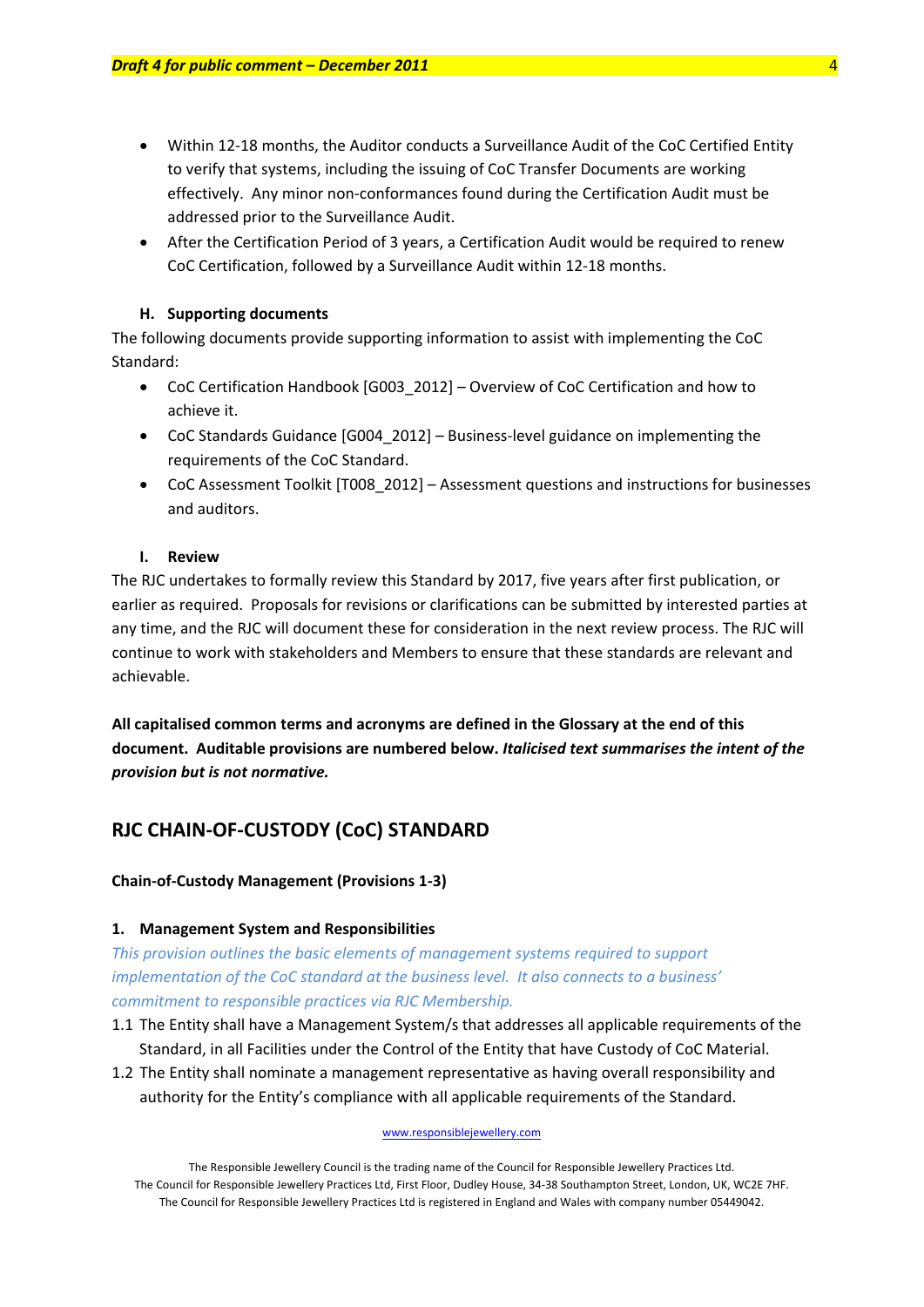- 1.3 The Entity shall establish and implement communications and training measures that make relevant personnel aware of and competent in their responsibilities under the Standard.
- 1.4 The Entity shall maintain records covering all applicable requirements of the Standard and shall retain them for a minimum of five (5) years.
- 1.5 The Entity shall have systems in place to enable it to respond to reasonable requests for verification of CoC Transfer Documents issued by the Entity.
- 1.6 The Entity seeking CoC Certification shall be an RJC Member, or under the Control of an RJC Member, in good standing, thereby committing to uphold responsible business practices as defined in RJC's Code of Practices.

### **2. Internal Material Controls**

*Eligible and/or CoC Material in an Entity's custody is physically segregated from non‐Eligible and/or non‐CoC Material to prevent any mixing during all processing and handling stages. Controls to ensure segregation may include physically separate processing areas, temporally separated batch processing, product identification, sealed containers during transit, etc., as appropriate to each stage of the supply chain. The Entity monitors, and is able to demonstrate, the reconciliation between Eligible and/or CoC Material entering and exiting the Entity's custody.*

- 2.1 Each point where there is an opportunity for Eligible and/or CoC Material in the Custody of an Entity to become mixed with non‐Eligible and/or non‐CoC Material shall be identified and controls put in place to ensure segregation.
- 2.2 The Entity's internal systems shall be able to reconcile the total weight of Eligible and/or CoC Material for which it has Custody with movements in and out of the inventory over a given time period. If the Entity has Custody of Jewellery Products containing CoC Material, reconciliation may be by item count rather than weight.
- 2.3 If the Entity issues a CoC Transfer Document for CoC Material identified as having a certain Provenance or other characteristic, or for Laboratory‐Grown diamonds, the Entity's internal systems shall ensure that the requirements for segregation and reconciliation as set out in provisions 2.1 and 2.2 apply to support the segregation of that CoC Material.
- 2.4 The Entity's internal systems shall verify and document that the contents of each shipment of CoC Material received from, and/or dispatched to other Certified Entities, Outsourcing Contractors or Service Companies are accurately described by the applicable CoC Transfer Document for each such shipment. If an error is discovered after CoC Material has been shipped, the Entity and the other party shall document the error and the agreed steps taken to correct it.

### **3. Outsourcing Contractors and Service Companies**

*Outsourcing Contractors and Service Companies are encouraged to become CoC Certified in their own right. However it is recognised there may be initial challenges in uptake of CoC Certification for flexible or niche supply chains, and by smaller businesses. This provision provides Entities with an option, upon conditions, to outsource processing or manufacturing of CoC Material to non‐CoC Certified Outsourcing Contractors.* 

#### www.responsiblejewellery.com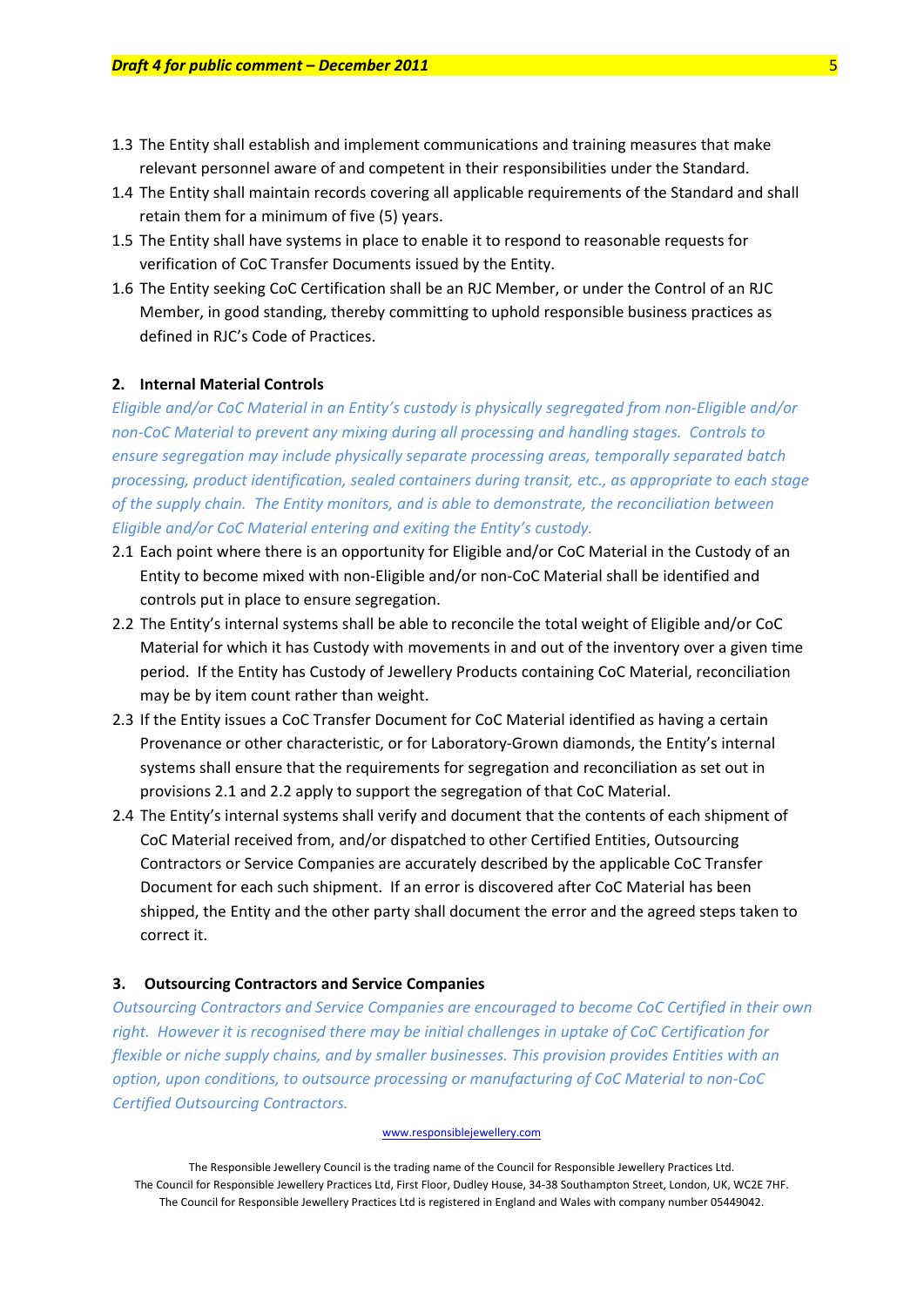- 3.1 The Entity shall not transfer CoC Material to an Outsourcing Contractor or Service Company unless the following conditions have been met:
	- a. The Entity shall have, and not relinquish, legal ownership of any CoC Material transferred to Outsourcing Contractors or Service Companies.
	- b. The Entity shall assess the risk of potential non-conformance with this Standard resulting from the engagement of each Outsourcing Contractor or Service Company taking Custody of CoC Material owned by the Entity, and determine, based on the risk assessment, that the risk is acceptable.
	- c. Any Outsourcing Contractor that takes Custody of an Entity's CoC Material shall be included in the Entity's Certification Scope and shall have a Management System in place that conforms with provision 2 (Internal Material Control) of this Standard.
	- d. Any Outsourcing Contractor included in an Entity's Certification Scope shall not outsource any processing of CoC Material to any other contractor.
- 3.2 For the return of CoC Material from an Outsourcing Contractor or Service Company:
	- a. The Entity shall verify and record that each transfer received by the Entity for the return of CoC Material is consistent with the CoC Transfer Document issued by the Entity for the CoC Material when shipped to the Outsourcing Contractor or Service Company, subject to any changes to the CoC Material expected to occur as a result of the processing or manufacturing activities carried out by the Outsourcing Contractor.
	- b. If there are inconsistencies, the Entity shall not issue any subsequent CoC Transfer Documents for that Material.

### **Systems to Confirm Eligibility of Material (Provisions 4‐6)**

### **4. Eligible Mined Materials**

*This provision means that Eligible Mined Materials come only from legitimate and conflict‐free sources through a commitment to responsible business practices, as defined in the RJC Code of Practices or another recognised 'responsible mining' standard.*

- 4.1 An Entity shall have systems in place to ensure that Mined Material for which the Entity issues an Eligible Material Declaration is sourced only from one or more of the following:
	- a. Mining Facilities that are within its CoC Certification Scope;
	- b. Mining Facilities in which it holds a legal interest and are within the CoC Certification Scope of another CoC Certified Entity;
	- c. Mines or producers certified under a Recognised Responsible Mining Standard, with documented Due Diligence that confirms that the Material comes from such producer's mining operations;
	- d. ASM producers operating on the Entity's Mining Facility concessions that have participated in initiatives that enable the professionalisation and formalisation of ASM, and with documented Due Diligence that confirms that the Material comes from such producer's mining operations on the Entity's Mining Facility concession and not from Illegitimate Sources;

#### www.responsiblejewellery.com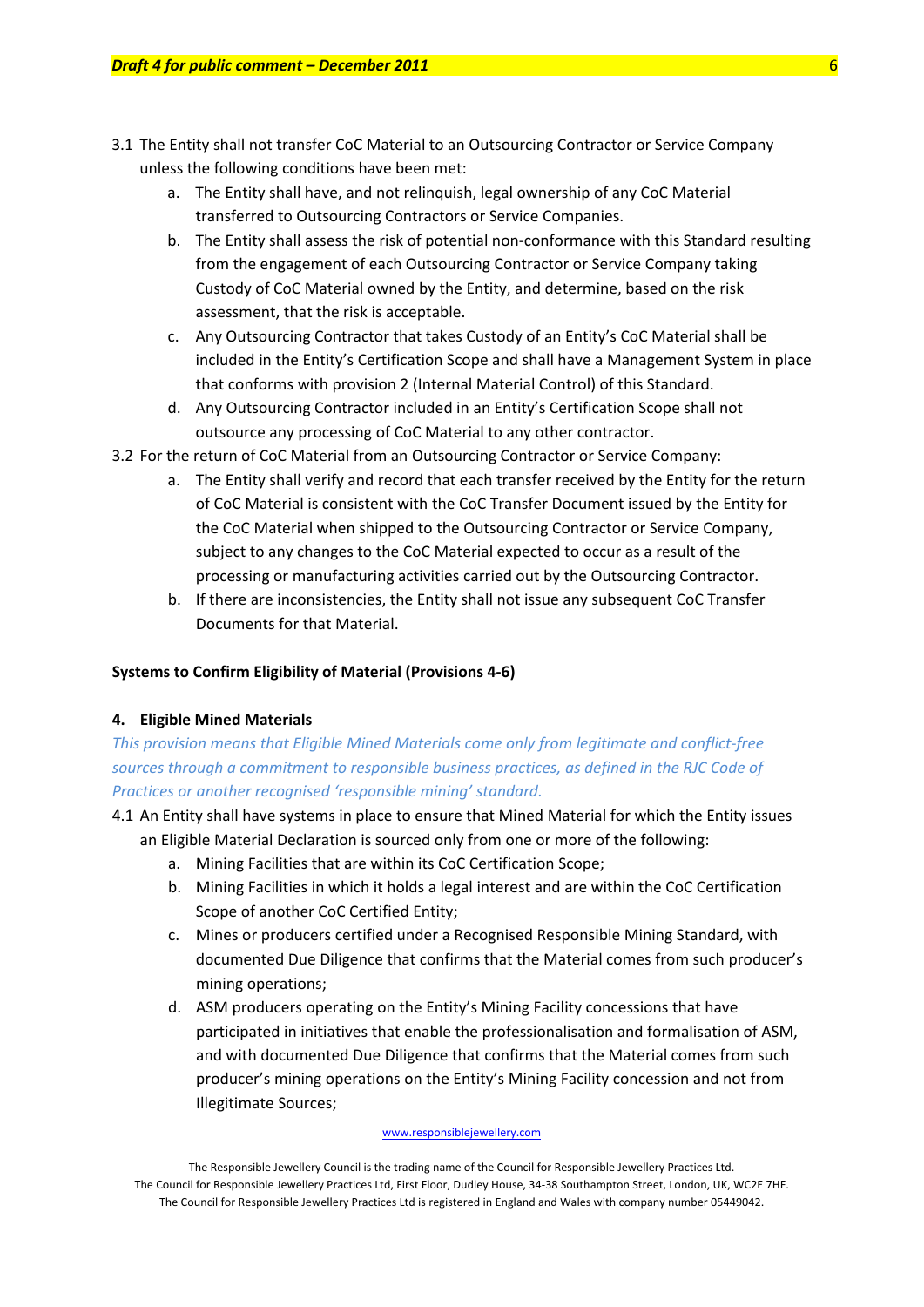- e. Processing residues that contain trace Precious Metals from which Mining Byproduct can be extracted, for which an Eligible Material Declaration may only be issued by the Refiner.
- 4.2 An Entity issuing an Eligible Material Declaration for Mined Material shall have documented Due Diligence that is able to confirm one of the following:
	- a. The mine or mines from which the Mined Material is produced, and/or the transportation routes for the Mined Material, are not located in Conflict-Affected Areas; or
	- b. The mine or mines from which the Mined Material is produced and/or the transportation routes for the Mined Material are located in Conflict‐Affected Areas, and the production, processing and transportation of the Material did not directly or indirectly finance or benefit Illegal Armed Groups through the provision of payments, logistical assistance or equipment to such Illegal Armed Groups or their affiliates; or
	- c. The Material is Mining Byproduct with suppliers screened according to the Know Your Customer systems and procedures described in provisions 5.1a,b,c,d and 5.2a,b,c.

### **5. Eligible Recycled Materials**

*This provision supports recycling as a responsible practice. Suppliers of Recyclable Materials are subject to monitoring and Due Diligence based on Know Your Customer principles to avoid supplies from Illegitimate sources.* 

- 5.1 An Entity shall ensure that any Eligible Recycled Material for which the Entity issues an Eligible Material Declaration is produced only from Recyclable Materials sourced according to the following Know Your Customer systems and procedures:
	- a. The Entity shall document a Know Your Customer policy and procedures;
	- b. The Entity shall nominate a Compliance Officer who shall be responsible for implementation of the Entity's Know Your Customer policy and procedures;
	- c. The Entity shall carry out a regular internal review of its Know Your Customer policy and procedures to ensure they are up to date and appropriate;
	- d. The Entity shall monitor relevant transactions for unusual or suspicious activity and report suspicious transactions to the relevant authorities.
- 5.2 For Recyclable Precious Metals sourced from commercial suppliers:
	- a. The Entity shall provide a documented description of criteria for acceptable sources and types of Precious Metals to:
		- i. Companies seeking approval to become suppliers to the Entity; and
		- ii. CoC Certified customers purchasing CoC Material from the Entity.
	- b. The Entity shall have documented procedures for approval of new commercial suppliers which shall include:
		- i. Establishing the applicant's identity, beneficial ownership and principals;
		- ii. Describing the applicant company's business, its finances, and its source(s) of Precious Metals;
		- iii. Verifying the applicant is engaged in the described business;

### www.responsiblejewellery.com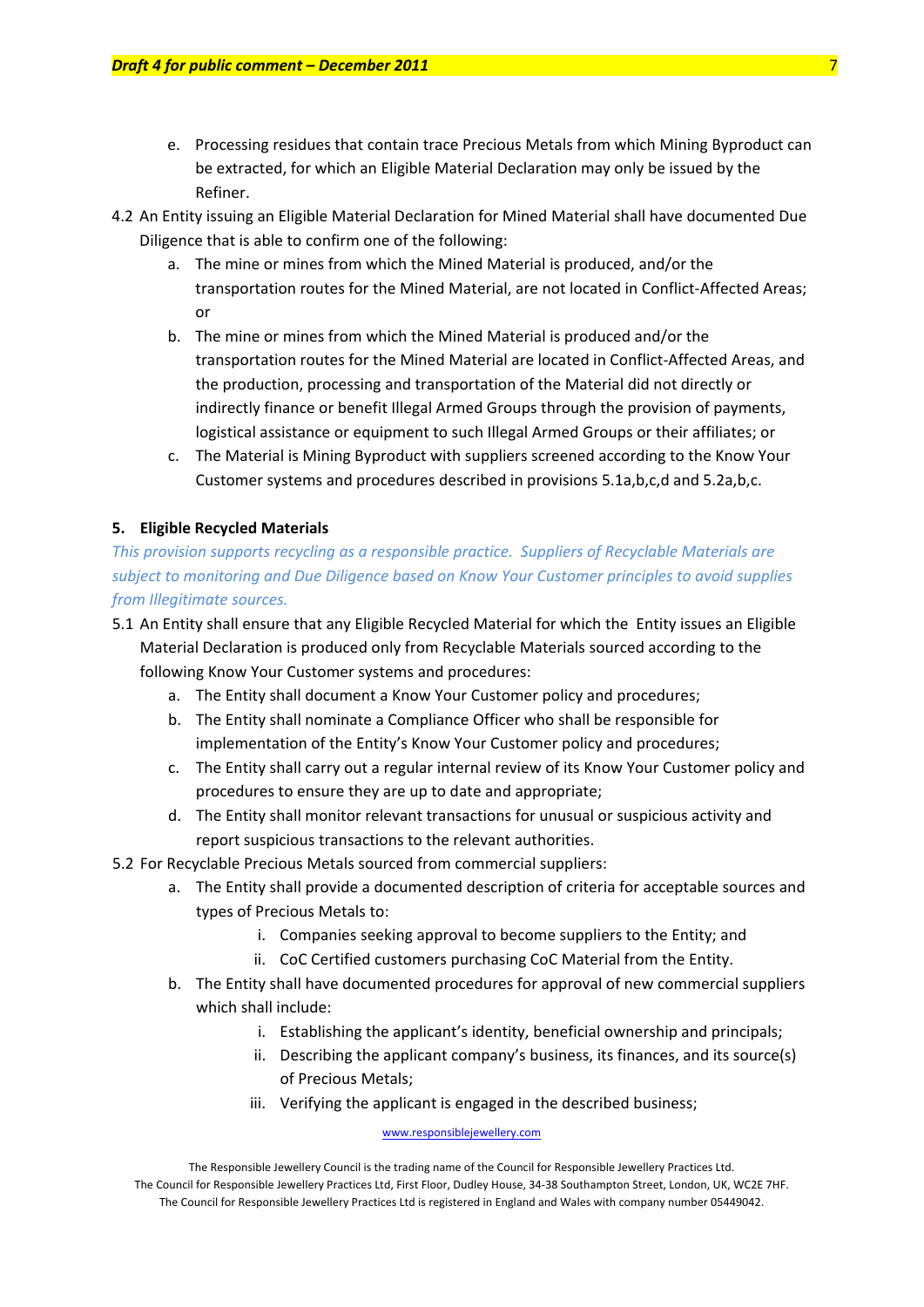- iv. Denying the applicant if information acquired through the approval process provides reasonable evidence to suspect the legitimacy of the supplier and/or its sources.
- c. The Entity shall have documented procedures for monitoring commercial suppliers which shall include:
	- i. Maintaining records of existing commercial suppliers' identity, beneficial ownership and principals;
	- ii. Maintaining an understanding of the nature of each supplier's business circumstances;
	- iii. Acting upon information about possible links between the supplier and Illegitimate Sources;
	- iv. Excluding the supplier from the production of any CoC Material if the monitoring procedures identify unusual or suspicious transactions, activities or associations by a supplier and, upon investigation, those transactions cannot be cleared of suspicion.
- 5.3 For Recyclable Materials for which the Entity issues an Eligible Material Declaration in the form of Jewellery or other products containing Precious Metals or Diamonds supplied directly to the Entity by individuals or estates, the Entity shall apply the following Know Your Customer procedures:
	- a. The Entity shall obtain and record proof of the identity of the seller and record an identification of the Jewellery Product or other product containing Recyclable Materials;
	- b. The Entity shall undertake reasonable steps and inquiry to ensure the Recyclable Materials are not from an Illegitimate Source.

### **6. Eligible Grandfathered Materials**

*This provision supports the tracking through the supply chain of existing stocks of material produced* before a set date of 1 January 2012. Evidence of the date of production is recorded and linked with *any subsequent CoC Transfer Document.*

- 6.1 The Entity issuing an Eligible Material Declaration for Grandfathered Material shall have systems in place to ensure that the information necessary to make the Declaration is recorded, and that the Entity can verify the information on request.
- 6.2 If the refining date does not appear as a permanent part of the item of Eligible Grandfathered Material, the Entity shall ensure it obtains documented evidence of the year the item was produced or minted based on records matched to a serial number or Refiner's Mark stamped on the item or to some other permanent mark or physical characteristic.
- 6.3 For Eligible Grandfathered Diamonds, the Entity's inventory records shall demonstrate that the Eligible Grandfathered Diamonds have been owned continuously by the Entity from a date prior to 1 January 2012

The Responsible Jewellery Council is the trading name of the Council for Responsible Jewellery Practices Ltd. The Council for Responsible Jewellery Practices Ltd, First Floor, Dudley House, 34‐38 Southampton Street, London, UK, WC2E 7HF. The Council for Responsible Jewellery Practices Ltd is registered in England and Wales with company number 05449042.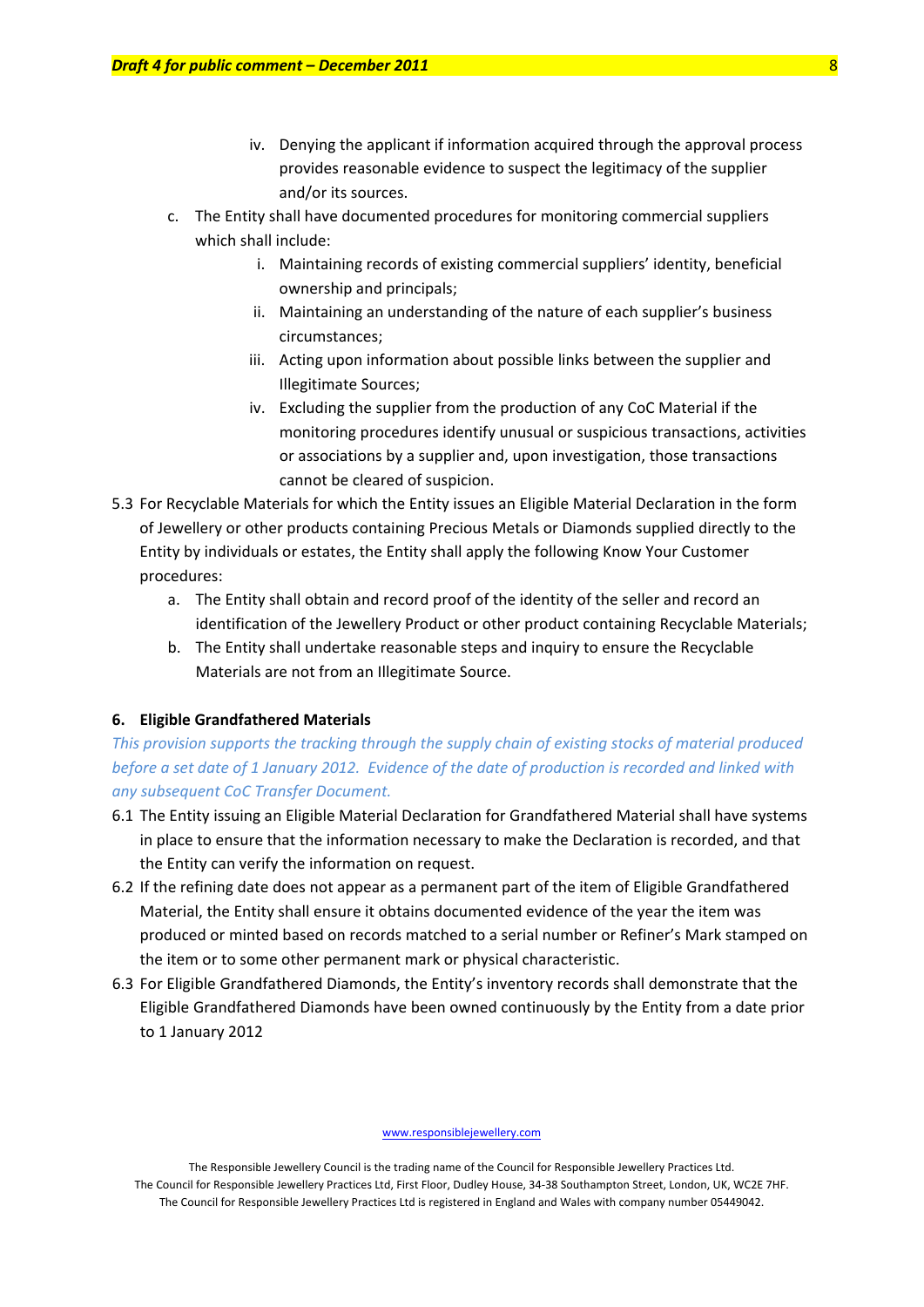### **Issuing Chain‐of‐Custody Documentation (Provisions 7‐9)**

#### **7. Eligible Material Declarations**

Eligible Material Declarations are made in the CoC Transfer Document by the first Entity in a Chain*of‐Custody. These Entities declare the Eligible Material as one or more of Mined, Recycled, or Grandfathered Eligible Material or Laboratory‐Grown Diamonds. For Eligible Mined Material, a Conflict‐Free declaration based on Due Diligence is included.* 

- 7.1 The Entity issuing an Eligible Material Declaration in a CoC Transfer Document shall document the Eligible Material as one of the following:
	- a. Mined, in conformance with provision 4 of this Standard; or
	- b. Recycled, in conformance with provision 5 of this Standard; or
	- c. Grandfathered, in conformance with provision 6 of this Standard; or
	- d. Mix of Mined, Recycled and/or Grandfathered, each in conformance with the applicable provisions of this Standard; or
	- e. Laboratory‐Grown diamond.
- 7.2 For Eligible Mined Material, the Entity shall include in the CoC Transfer Document:
	- a. A Conflict‐Free Declaration that identifies if 4.2.a, 4.2.b or 4.2c applies.
	- b. The country or countries where the Mined Material was extracted for 4.2a or 4.2b.
	- c. The country or countries where the Mining Byproduct was refined for 4.2c.
	- d. If 4.2.b applies, the Entity shall append to the CoC Transfer Document a summary of its Due Diligence for that Material.
- 7.3 When initiating a Chain-of-Custody for Material that will be mixed with existing CoC Material prior to a transfer to another Entity, the Entity shall record an Eligible Material Declaration in an Internal CoC Transfer Document.

### **8. Chain‐of‐Custody (CoC) Transfer Documents**

*Entities issue a CoC Transfer Document when CoC Material is sold or transferred between businesses. Supplementary provenance information may also be included in the Transfer Document at the business' discretion, taking into account whether the information is valuable to the supply chain or* commercially sensitive. If the Material includes Gold from the DRC or an Adjoining Country, or if it is *Laboratory‐Grown diamonds, that information is included in any subsequent CoC Transfer Documents containing that Material.* 

- 8.1 The Entity shall ensure that a CoC Transfer Document accompanies, and wherever possible is physically attached to, each shipment or transfer of CoC Material dispatched to other Certified Entities, Outsourcing Contractors or Service Companies.
- 8.2 The Entity shall ensure that CoC Transfer Documents include all of the required information outlined in the template in Appendix 1 of this Standard.
- 8.3 If the CoC Transfer Document includes supplementary information about the Entity, the Eligible Material, or its Provenance, the Entity shall ensure the supplementary information can be supported by objective evidence.

The Responsible Jewellery Council is the trading name of the Council for Responsible Jewellery Practices Ltd. The Council for Responsible Jewellery Practices Ltd, First Floor, Dudley House, 34‐38 Southampton Street, London, UK, WC2E 7HF. The Council for Responsible Jewellery Practices Ltd is registered in England and Wales with company number 05449042.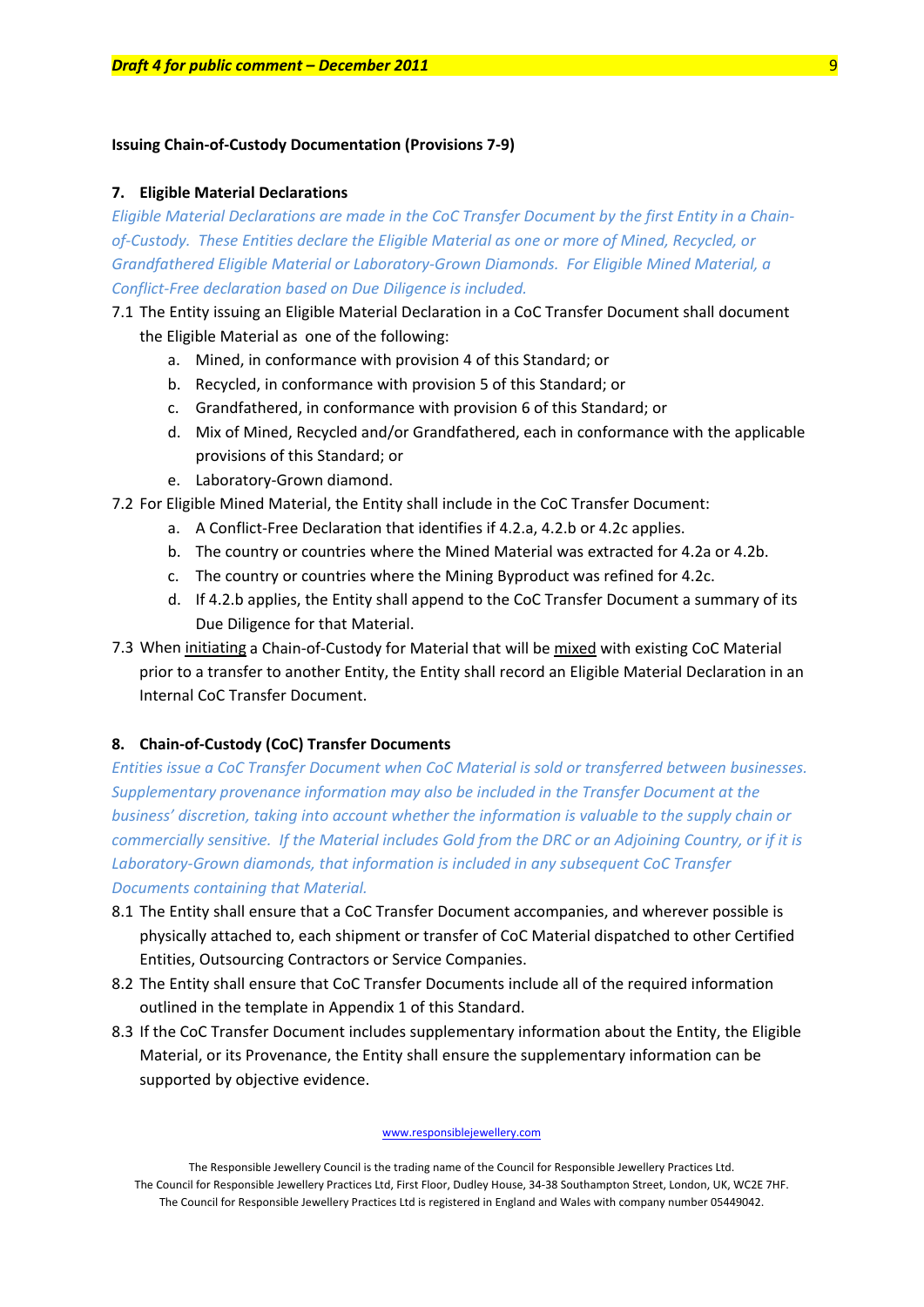### **9. Consumer claims and Intellectual Property**

*CoC Certified Entities are encouraged to communicate with their customers and consumers about their support for responsible supply chains. Entities can decide whether they will make claims about CoC Materials in Jewellery Products to consumers. Communications and marketing claims are to be consistent with the assurance provided by the RJC CoC Standard.*

- 9.1 If the Entity makes claims or representations about CoC Material in a Jewellery Product to consumers, the claims or representations shall be described in written form and made available to consumers at the point of sale, and shall not include information that is inconsistent with the CoC Transfer Document(s) supplying the CoC Material.
- 9.2 The Entity shall have systems in place to ensure all relevant employees, including sales associates, do not make verbal claims or representations to consumers about CoC Material that are inconsistent with the claims or representations described in written form.
- 9.3 If the Entity uses the RJC logo, it shall ensure that it abides by the Rules for Use of the Responsible Jewellery Council Logo, Trademarks and Intellectual Property. If the Entity uses the RJC logo and/or CoC Certification stamps in association with Jewellery Products containing CoC Material, it shall ensure that their use clearly applies only to the CoC Material.

### **10. Conflict‐Sensitive Sourcing**

*This provision supports the adoption of a policy and risk management framework for conflict‐ sensitive sourcing practices, drawing on the OECD Due Diligence Guidance for Responsible Supply Chains of Minerals from Conflict‐Affected and High‐Risk Areas.* 

- 10.1 The Entity shall adopt and communicate to suppliers of Materials and the public a policy for the supply chain of Materials from Conflict-Affected Areas.
- 10.2 If the Entity purchases Materials, it shall assess the risks of non‐compliance with its supply chain policy by its suppliers of Materials, and take action to prevent or mitigate the risks.
- 10.3 The Entity shall establish a complaints or grievance mechanism appropriate to the nature, scale and impact of the business, to allow interested parties to voice concerns about circumstances in its supply chain involving Eligible and/or CoC Materials from Conflict-Affected Areas.
- 10.4 If the Entity is a Gold Refiner, it shall apply the following Conflict‐Sensitive Due Diligence practices:
	- a. The Refiner shall source all Gold inputs according to the Know Your Customer systems and procedures described in provisions 5.1a,b,c,d and 5.2a,b,c.
	- b. The Refiner shall conduct Due Diligence to confirm that the conditions described in provision 4.2 apply to all of its inputs of Mined Gold. In conducting the Due Diligence, the Refiner may, subject to provision 10.4a, rely on information provided by suppliers of Mined Gold.

www.responsiblejewellery.com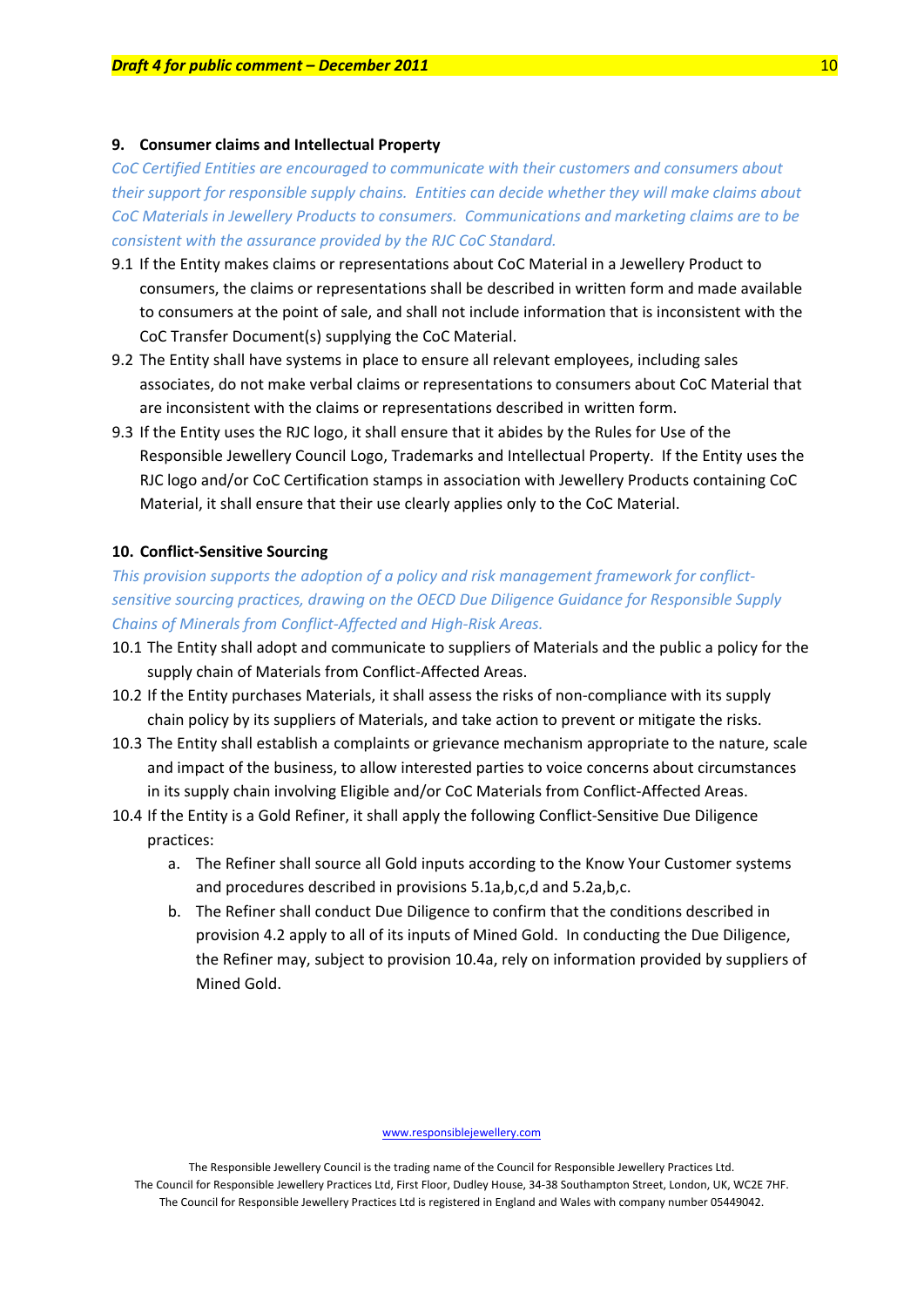# **Glossary**

**Accredited Auditor:** An independent, third party person or organisation meeting the RJC's objective selection criteria and accredited to carry out RJC-related audits.

**Adjoining Country:** Defined with reference to Section 1502 of the United States' Dodd‐Frank Wall Street Reform and Consumer Protection Act as a country that shares an internationally recognised border with the Democratic Republic of the Congo, and includes Angola, Burundi, Central African Republic, Kenya, Republic of Congo, Rwanda, South Sudan, Tanzania, Uganda and Zambia.

**ASM**: Artisanal and small‐scale mining.

**Bullion Bank:** Investment banks that function as wholesale suppliers dealing in large quantities of refined gold.

**Certification Audit:** The CoC Certification Audit provides the independent, third party verification that Chain‐of‐Custody Management Systems have been implemented to meet applicable provisions in the CoC Standard.

**Certification Scope:** See CoC Certification Scope.

**Chain‐of‐Custody:** The documented sequence of Custody that occurs when CoC Material is created by an Eligible Material Declaration, and transferred from one Facility and/or Entity to another along the supply chain through the issuance of a CoC Transfer Document.

**Chain‐of‐Custody (CoC) Certification Scope:** The CoC Certification Scope is defined by the Member/Entity seeking CoC Certification. It must include:

- 1. All Facilities under the Control of the Member that the Member/Entity intends to use for the extraction, processing, manufacturing, storage, handling, shipping and receiving, and marketing of CoC Material; and
- 2. All Outsourcing Contractors that the Member/Entity intends to use for the processing and manufacturing of CoC Material; and
- 3. The types of CoC Material (Diamonds, Gold, and/or Platinum Group Metals) to be included in the Certification Scope; and
- 4. The types of Eligible Material, if any, for which the Member/Entity intends to issue Eligible Material Declarations.

**Chain‐of‐Custody (CoC) Certified Entity:** An Entity that is the whole or part of a Member that conforms with the applicable parts of the RJC CoC Standard, as verified by an RJC Accredited Auditor.

#### www.responsiblejewellery.com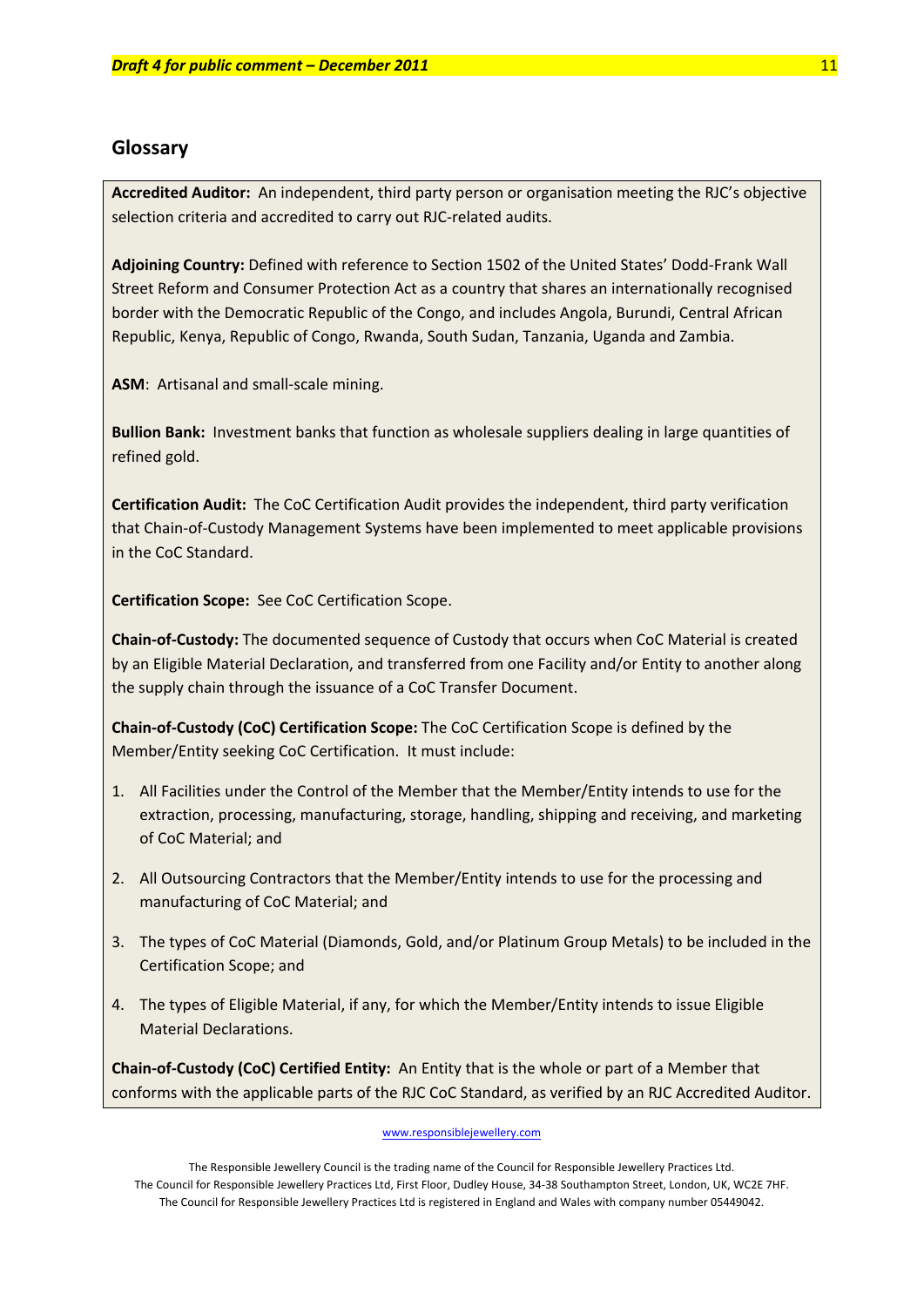**Chain‐of‐Custody (CoC) Material (CoC Diamonds, CoC Gold and/or CoC Platinum Group Metals):**  Material with an Eligible Material Declaration from a CoC Certified Entity that is transferred in accordance with the RJC CoC Standard. CoC Material may be one or more of Mined, Recycled, Grandfathered, or Laboratory‐Grown (see **Eligible Material** definitions).

**Chain‐of‐Custody (CoC) Transfer Document:** A document showing the information required for a transfer of CoC Material to another Entity, and issued by a CoC Certified Entity in accordance with the RJC CoC Standard.

**Conflict:** Armed aggression, widespread violence, and/or widespread human rights abuses.

**Conflict‐Affected Area:** Area where Conflict is prevalent. The area may be a region, a country, an area within a country, or an area that crosses one or more country boundaries. Operations are not necessarily complicit in Conflict if they are located in a Conflict-Affected Area. The DRC and Adjoining Countries as defined under Section 1502 of the United States' Dodd‐Frank Wall Street Reform and Consumer Protection Act are deemed a Conflict‐Affected Area.

**Conflict‐Free:** A description for Material that is determined by Due Diligence investigation not to have provided financial or other benefit to Illegal Armed Groups or their affiliates operating in a Conflict‐Affected Area.

**Conflict‐Sensitive:** Consideration of the spectrum of issues that may have, or may in the future, cause and trigger Conflict. *[Reference: International Alert, Conflict‐Sensitive Business Practice: Guidance for Extractive Industries, March 2005, p3].* In the context of the CoC Standard, Conflict‐ Sensitive sourcing encompasses strong management systems, including policies, risk assessment and mitigation, and complaints mechanisms, for Due Diligence directed towards Conflict issues. *[Reference: OECD Due Diligence Guidance for Responsible Supply Chain of Minerals from Conflict‐ Affected and High‐Risk Areas].*

**Conformance:** The Member's policies, systems, procedures and processes perform in a manner that is conformant with the Standard.

**Control:** Control by an Entity consists of:

- 1. Direct or indirect ownership, or Control (alone or pursuant to an agreement with other entities) of 50% or more of the voting equities/rights (or equivalent) of the controlled business or Facility; and/or
- 2. Direct or indirect (including pursuant to an agreement with other entities) power to remove, nominate or appoint at least half of the members of the Board of the directors or management (or equivalent of the controlled business or Facility; and/or
- 3. Day‐to‐day or executive management of the controlled business or Facility; or

The Responsible Jewellery Council is the trading name of the Council for Responsible Jewellery Practices Ltd. The Council for Responsible Jewellery Practices Ltd, First Floor, Dudley House, 34‐38 Southampton Street, London, UK, WC2E 7HF. The Council for Responsible Jewellery Practices Ltd is registered in England and Wales with company number 05449042.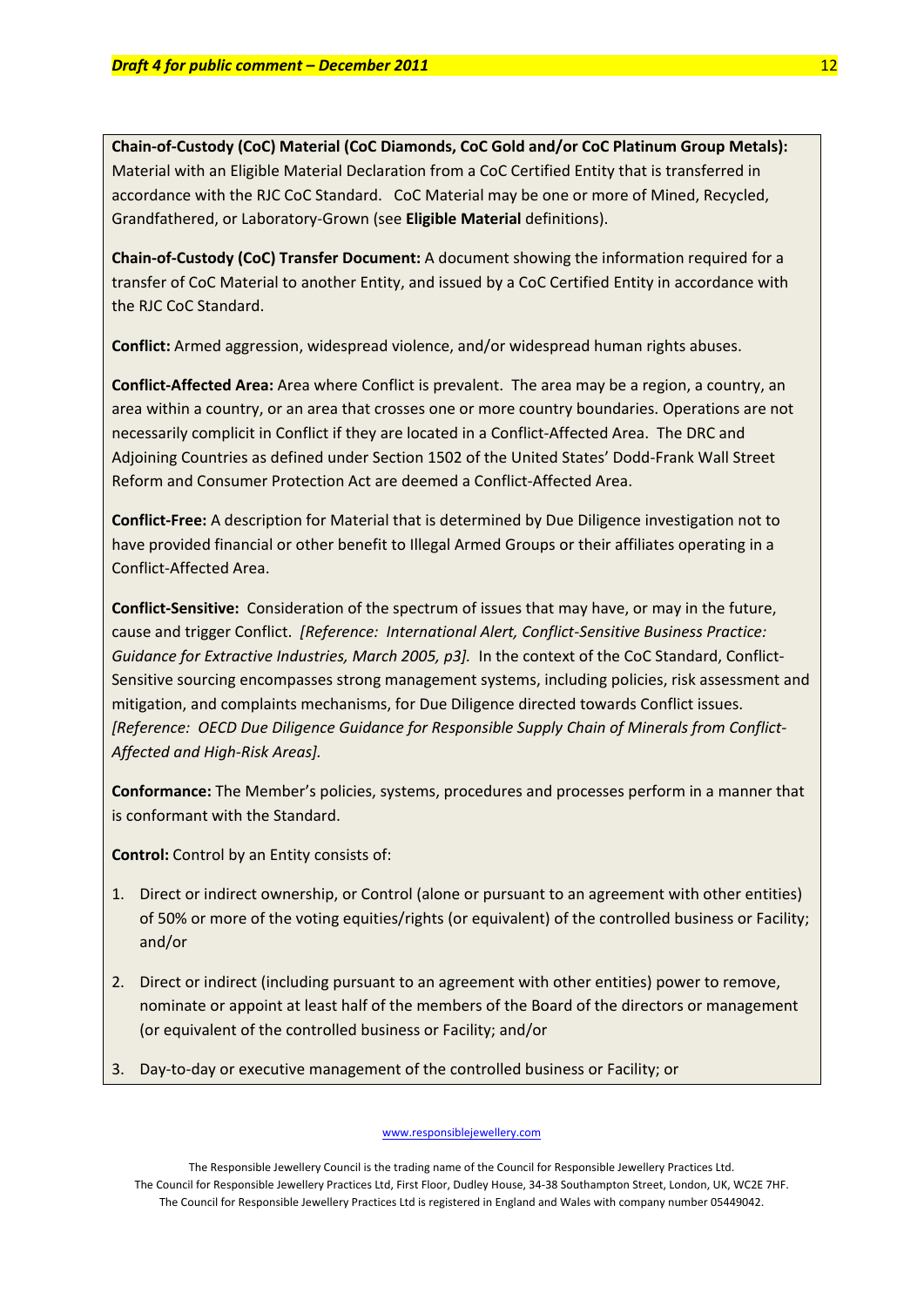4. Any legally recognised concept of 'Control' analogous to those described in (1) to (2) above in a relevant jurisdiction.

Although the above defines 'Control' in a corporate context, the same principles will apply by analogy to other organisational arrangements, including franchisees, licensees and Control by an individual or a family, where applicable.

**Critical Breach:** A finding or observation, supported by objective evidence, of deliberate falsification of information required to support a conformance rating.

**Custody**: The physical possession of CoC Material by an Entity or Outsourcing Contractor for the purposes of producing, processing, trading, manufacturing, packaging, labelling or retailing.

**Diamond**: A natural mineral consisting essentially of pure carbon crystallised with a cubic structure in the isometric system.

**Dodd‐Frank Act:** Section 1502 of the United States' Dodd‐Frank Wall Street Reform and Consumer Protection Act. The Act defines "conflict minerals" as columbite‐tantalite (coltan), cassiterite, Gold, wolframite, or their derivatives (tantalum, tin, tungsten and Gold); or any other mineral or its derivates determined by the US Secretary of State to be financing conflict in the DRC and Adjoining Countries. The Act requires issuers under the US Securities Exchange Act to disclose whether any "conflict minerals" used in their products originated in the DRC and Adjoining Countries.

**DRC**: the Democratic Republic of Congo (DRC).

**Due Diligence:** Process through which companies, acting reasonably and prudently under the circumstances, conduct inquiry and analysis necessary to make reliable and verifiable determinations about the relevant conditions applying to the production and transportation of Mined Materials from Mining Facilities. Due Diligence includes, where applicable, the application of Know Your Customer systems and procedures. The Due Diligence required under the RJC CoC Standard supports implementation of the *OECD Due Diligence Guidance for Responsible Supply Chains from Conflict‐Affected and High‐Risk Areas.*

**Eligible Material:** Diamonds, Gold, and/or Platinum Group Metals, that is eligible to become CoC Material under the RJC Chain‐of‐Custody standard. Eligible Material shall be one of the following types:

‐ **Eligible Mined:** Conflict‐Free Material produced by a CoC Certified Entity, or by ASM on the concession of a CoC Certified Entity, or under a Recognised Responsible Mining Standard. Eligible Mined Gold and Platinum Group Metals may be in the form of unrefined concentrate, impure alloys, or refined metal. Eligible Mined Diamonds shall be in the form of rough diamonds. Eligible Mined Gold and Platinum Group Metals can also be recovered by a CoC Certified Entity, including a Refiner, as a Mining Byproduct from processing residues (such as slimes) arising from

#### www.responsiblejewellery.com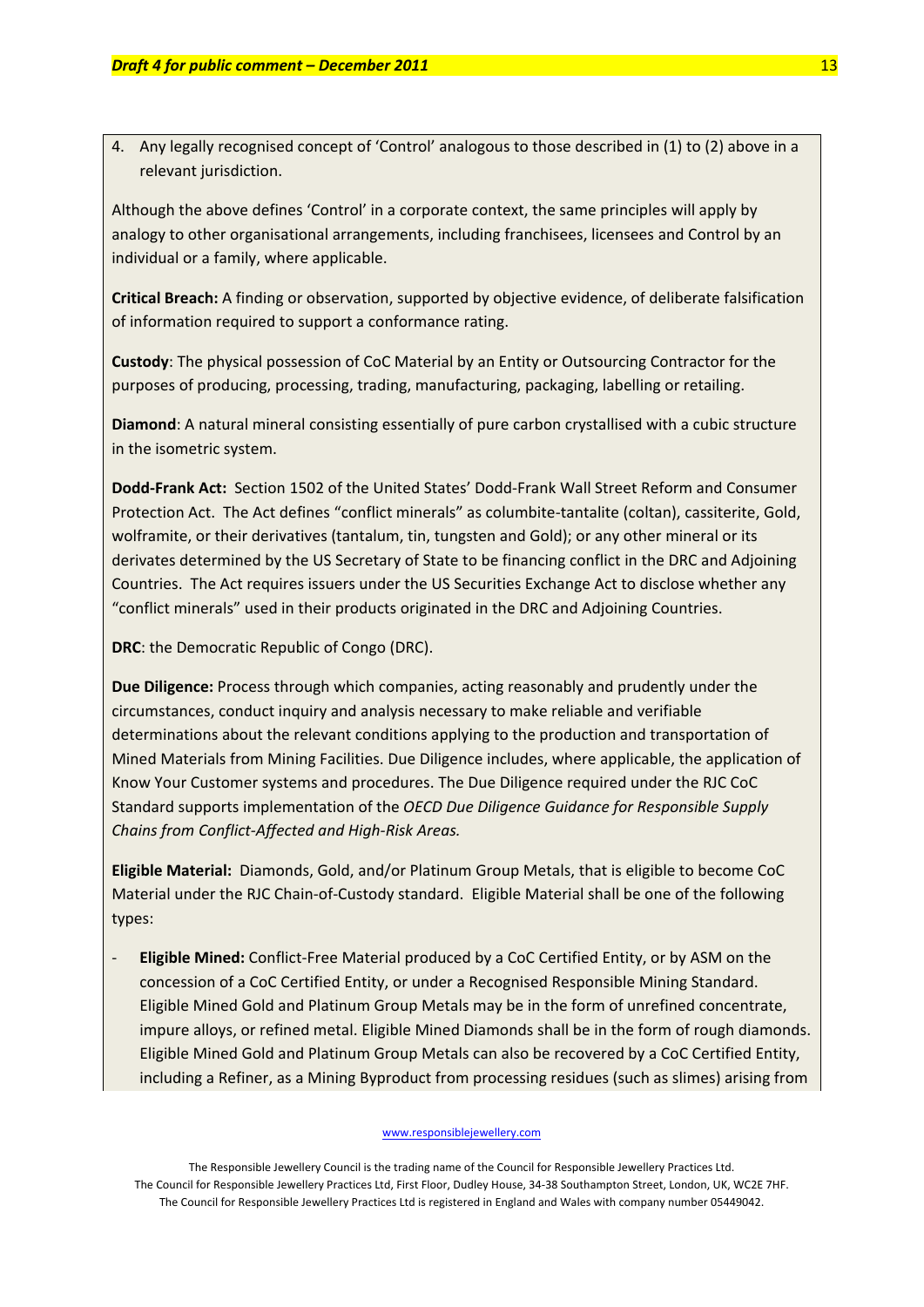metallurgical processing of other metals not within the RJC's scope such as copper, lead, zinc or nickel.

- ‐ **Eligible Laboratory‐Grown:** Synthetic diamonds produced by a CoC Certified research or manufacturing facility.
- ‐ **Eligible Recycled:** Material recycled by a CoC Certified Entity from Recyclable Materials sourced from suppliers screened according to the CoC Standard's Know Your Customer requirements to avoid Illegitimate Sources. Recyclable Gold and Platinum Group Metals are those that have been previously refined, such as end‐user, post‐consumer and investment products Gold and Platinum containing Group Metals, and scrap and waste metals and materials arising during refining and product manufacturing, which are returned to a Refiner or other downstream intermediate processor for recycling. Recycled Diamonds must be from retail or post‐consumer sources.
- ‐ **Eligible Grandfathered:** Existing stocks of Material that existed before the CoC standard came into effect, with a reliable record demonstrating its date of ownership, extraction and/or manufacture. **Diamonds**: Rough or polished Diamonds owned by a CoC Certified Entity and supported by records to demonstrate continuous ownership by the CoC Certified Entity from a date prior to 1 January, 2012. **Gold**: Refined Gold that was refined before 1 January, 2012. Grandfathered Gold may be in the form of bars, ingots, coins, or similar, or within a sealed container (e.g. grain, powder or sponge), with the refining date either permanently shown with the Mark of a Refiner or Government Mint, or verified by the Refiner in accordance with a serial number or other permanent physical mark or characteristic, or determined though bank depository or inventory records. In the case of Refiners on the LBMA "Former Melters and Assayers of Good Delivery Gold Bars" list that ceased operating before 1 January, 2012, if the refining date is not permanently shown, it may be inferred from that Refiner's Mark on the Gold. **Platinum Group Metals**: Refined Platinum Group Metals minted before 1 January, 2012. Grandfathered Platinum Group Metals may be in the form of bars, ingots, coins, plates or similar, or within a sealed container (e.g grain, powder or sponge), bearing the Mark of a Refiner or Government Mint, with the refining date permanently shown with the Mark or verified by the Refiner, or determined through bank depository or inventory records.

**Eligible Material Declaration:** Declaration of Eligible Material made by a CoC Entity in a CoC Transfer Document to initiate a Chain‐of‐Custody.

**Entity:** A business or similar responsible for implementation of the CoC Standard.

**Facility:** Premises or operations with Custody of Eligible or CoC Material.

**Gold:** A rare yellow metallic element with the chemical symbol 'Au' and the atomic number 79.

**Government Mint:** A government controlled facility where official currency and Precious Metals bars, ingots, coins or similar are minted.

The Responsible Jewellery Council is the trading name of the Council for Responsible Jewellery Practices Ltd. The Council for Responsible Jewellery Practices Ltd, First Floor, Dudley House, 34‐38 Southampton Street, London, UK, WC2E 7HF. The Council for Responsible Jewellery Practices Ltd is registered in England and Wales with company number 05449042.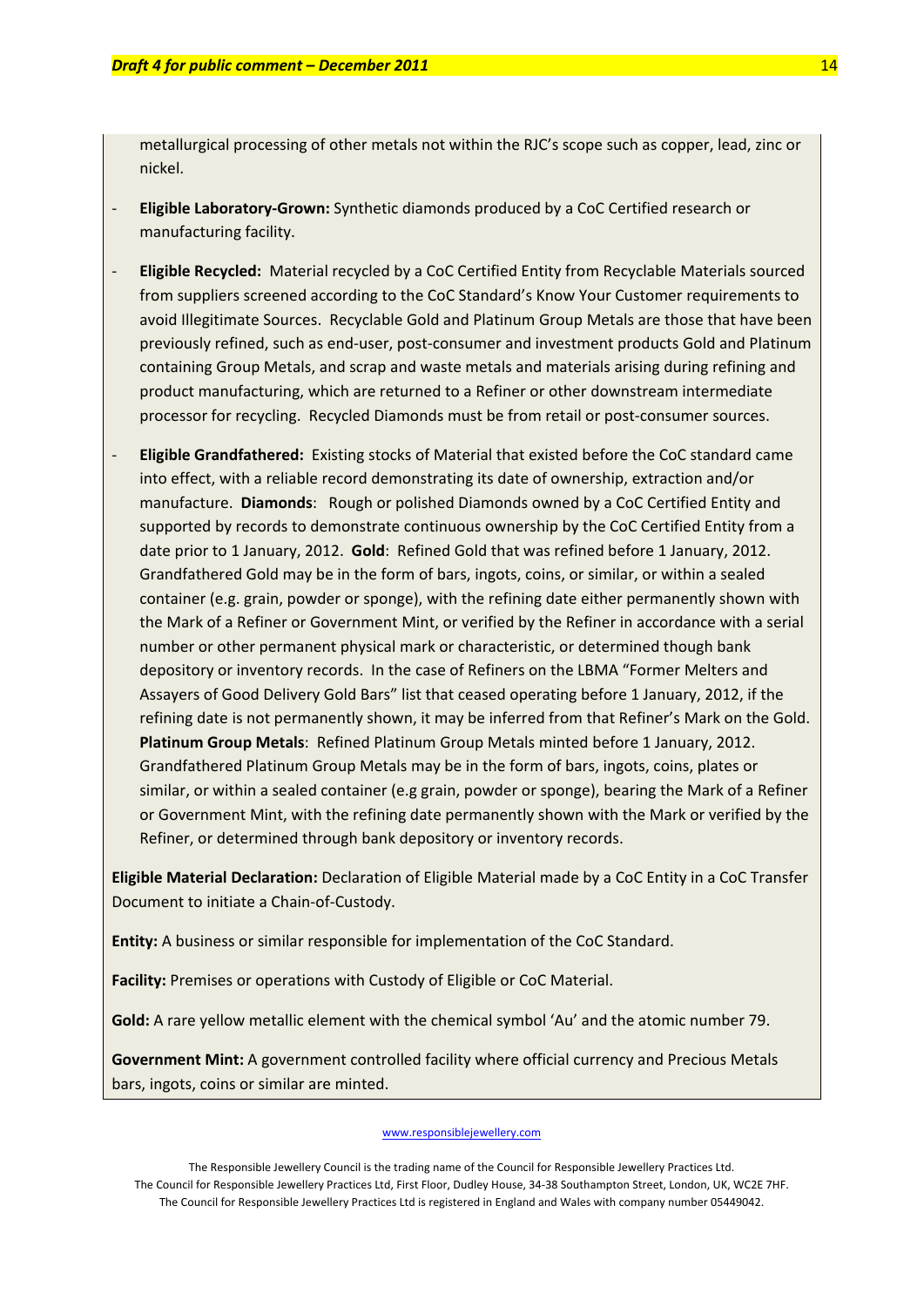**Grandfathered Material**: See Eligible Material definition.

**Illegal Armed Group:** Armed group, including a public or private security force, that illegally controls mine sites, transportation routes and/or points where minerals are traded, and/or illegally taxes or extorts money or minerals at mine sites, points of access to mine sites, along transportation routes, or at points where minerals are traded; and/or illegally taxes or extorts intermediaries, export companies or international traders; and/or is engaged or complicit in Conflict. Illegal activity means activity that violates a country's sovereignty, or its laws and regulations, or international law. "Direct or indirect support" for Illegal Armed Groups does not refer to legally required forms of support, including legal taxes, fees, and/or royalties that companies pay to the government of a country in which they operate. [*References: OECD Due Diligence Guidance for Responsible Supply* Chains of Minerals from Conflict-Affected and High-Risk Areas, 2010; UN Panel of Experts on the *Illegal Exploitation of Natural Resources and Other Forms of Wealth of the Democratic Republic of the Congo, Letter 12 April, 2001*].

**Illegitimate Sources:** Sources of Material that are contrary to applicable law, and/or involved with illegal mining, funding of conflict, money-laundering, funding of terrorism, or proceeds of crime.

**Internal CoC Transfer Document**: A CoC Transfer Document where the issuer and recipient are within the same Certification Scope. An Internal CoC Transfer Document shall be issued and recorded when making an Eligible Material Declaration for Material that will be mixed with existing CoC Material prior to the mixed Material being transferred to another Entity.

**Jewellery**: An adornment made of Precious Metals (including Gold and/or Platinum Group Metals) and/or set with gemstones (including Diamonds). Jewellery includes, but is not limited to, bracelets, rings, necklaces, earrings and watches.

**Jewellery Product**: Semi‐finished or finished Jewellery or components.

**Know Your Customer (KYC):** Principles established to combat money laundering and finance of terrorism. KYC principles require businesses to establish the identity of all organisations with which they deal, have a clear understanding of their business relationships and have a reasonable ability to identify and react to transaction patterns appearing out of the ordinary or suspicious.

**Laboratory‐Grown:** A synthetic object or product that has been either partially or wholly crystallised or re-crystallised due to artificial human intervention such that, with the exception of being nonnatural, the product meets the requirements specified in the definition of the word "Diamond" in this glossary.

**Legitimate**: Not from Illegitimate Sources.

**London Bullion Market Association (LBMA) London Good Delivery Identification:** A unique serial number assigned by an LBMA Gold Refiner to a 400 troy ounce Gold bar as part of its Mark.

### www.responsiblejewellery.com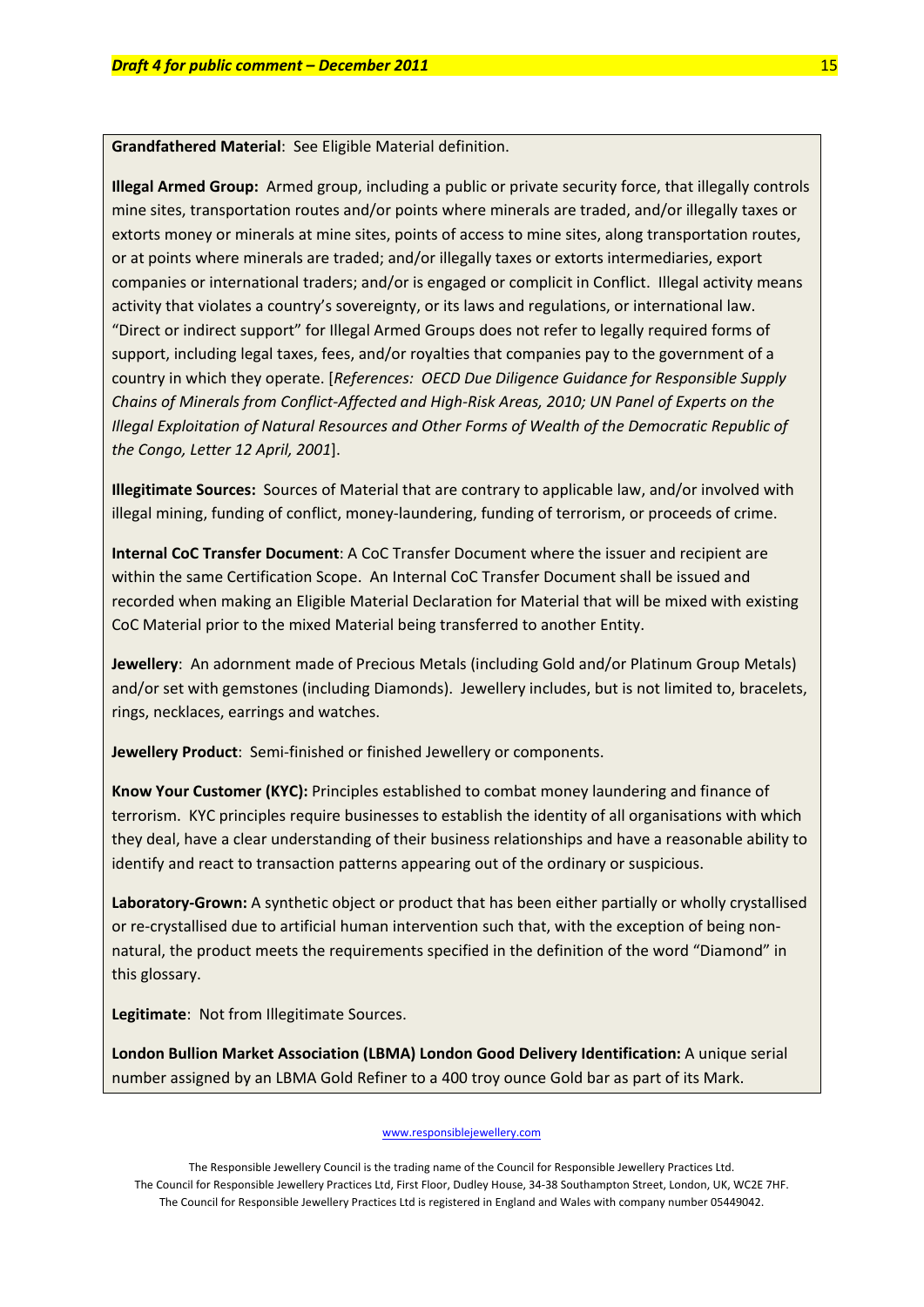**Major Non‐Conformance:** The Member's policies, systems, procedures and processes perform in a manner that is not conformant with the Standard, due to the total absence of implementation of a provision; or a systemic failure or total lack of required controls; or a group of related, repetitive and persistent Minor Non‐Conformances indicating inadequate implementation.

**Management System:** Management processes and documentation that collectively prove a systematic framework for ensuring that tasks are performed correctly, consistently and effectively to achieve the desired outcomes, and to drive continual improvement in performance.

**Mark**: A trademarked symbol of an Entity. The Mark of a Refiner or Mint is often stamped into the surface of a Gold or Platinum Group Metals bar, ingot, coin or similar, or permanently affixed to a sealed container. A Mark is often accompanied by a serial number and/or date, which, in combination, can verify the year the Precious Metal was produced or minted.

**Material:** Diamonds and/or Gold and/or Platinum Group Metals. Materials currently outside the RJC's scope, such as other metals in alloys, plating or coatings, and other precious stones, are not covered under the RJC CoC Standard.

**Member:** Any business that:

(i) is actively involved for commercial reasons in the Diamond and/or Gold and/or Platinum Group Metals Jewellery supply chain; and

(ii) is exempt from the role of consultant, advisor or any other similar entity; and

(iii) commits to the prevailing RJC Principles and Code of Practices on business ethics, social, human rights and environmental performance and management systems; and

(iv) commits to a Verification Assessment by an Accredited Auditor against the RJC Principles and Code of Practices in accordance with the requirements of the RJC; and

(v) undertakes the payment of the annual RJC commercial membership fee;

is eligible to become a RJC Commercial Member.

The Member may consist of one or more Entities and/or Facilities. In RJC Standards, the term 'Member' refers specifically to RJC Commercial Members.

**Mined Material:** Material that is produced by a Mining Facility. Also see Eligible Material definitions.

**Mining Facility:** A Facility that extracts Diamonds, Gold or Platinum Group Metals, or minerals containing saleable quantities of Diamonds, Gold or Platinum Group Metals, from the earth.

**Mining Byproduct**: Mined Gold or Platinum Group Metals that is produced from other metal mining, e.g., from copper sulphide ore, in which Precious Metals may be a trace constituent. When Mined Precious Metals are a byproduct, the other metal is processed and refined first, and the Precious Metal is then extracted and refined from the final residue of the first metal, such as a copper electrolytic cell slime. [*Reference: OECD Due Diligence Guidance for Responsible Supply Chains of Minerals from Conflict‐Affected and High‐Risk Areas – Supplement on Gold].* 

#### www.responsiblejewellery.com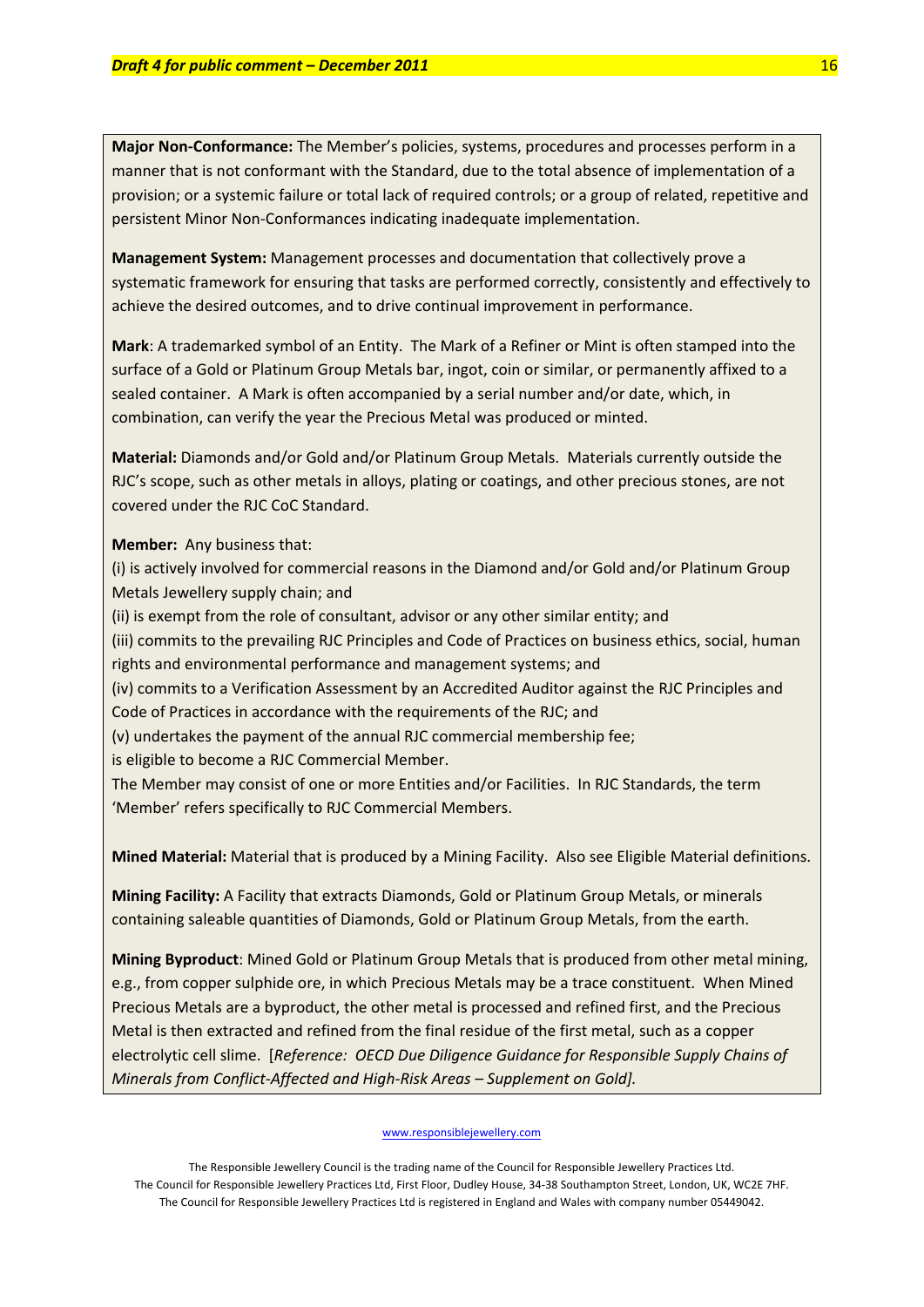**Minor Non‐Conformance:** The Member's policies, systems, procedures and processes perform in a manner that is not wholly conformant with the Standard, due to an isolated lapse of either performance, discipline and control which does not lead to a Major Non‐Conformance.

**Outsourcing Contractor:** An individual, company or other business that takes Custody of Material from an Entity for the purpose of processing or manufacturing the Material for that Entity. Outsourcing Contractors that are not themselves CoC Certified must be included in the Entity's CoC Certification Scope.

**Platinum Group Metals:** Precious metallic elements that have similar physical and chemical properties and tend to occur together in the same mineral deposits. Platinum Group Metals covered under this Standard are:

- ‐ **Rhodium**: chemical symbol 'Rh', atomic number 45;
- ‐ **Palladium**: chemical symbol 'Pd', atomic number 46;
- ‐ **Platinum**: chemical symbol 'Pt', atomic number 78.

**Precious Metals**: Collective term for Gold and Platinum Group Metals.

**Provenance:** Where the Chain‐of‐Custody for Eligible Material or CoC Material specifically or collectively started.

**Recognised Responsible Mining Standard:** A third party standard for responsible mining practices deemed by the RJC, through a process of formal review and opportunity for stakeholder comment, to be comparable to the RJC Code of Practices. Information will be maintained at [www.responsiblejewellery.com/chain](http://www.responsiblejewellery.com/chain-of-custody.html)‐of‐custody.html

**Recyclable Materials**: Used Materials that have been collected for recycling. See Eligible Materials definitions for more information on criteria.

**Recycled Material**: See Eligible Material definition.

**Refiner:** An Entity engaged in separating and purifying Gold and/or Platinum Group Metals to a commercial market quality.

**RJC:** Responsible Jewellery Council.

**Service Company:** A company that takes Custody of, and provides services on Eligible and/or CoC Material owned by an Entity, maintaining segregation on behalf of their clients as an essential part of their service, and not physically changing Material in their Custody. Service Companies include grading labs, diamond acid boilers, assayers, appraisers, security and transportation companies. Service Companies are not included in the Certification Scope of an Entity.

### **Standard:** The RJC Chain‐of‐Custody Certification Standard.

www.responsiblejewellery.com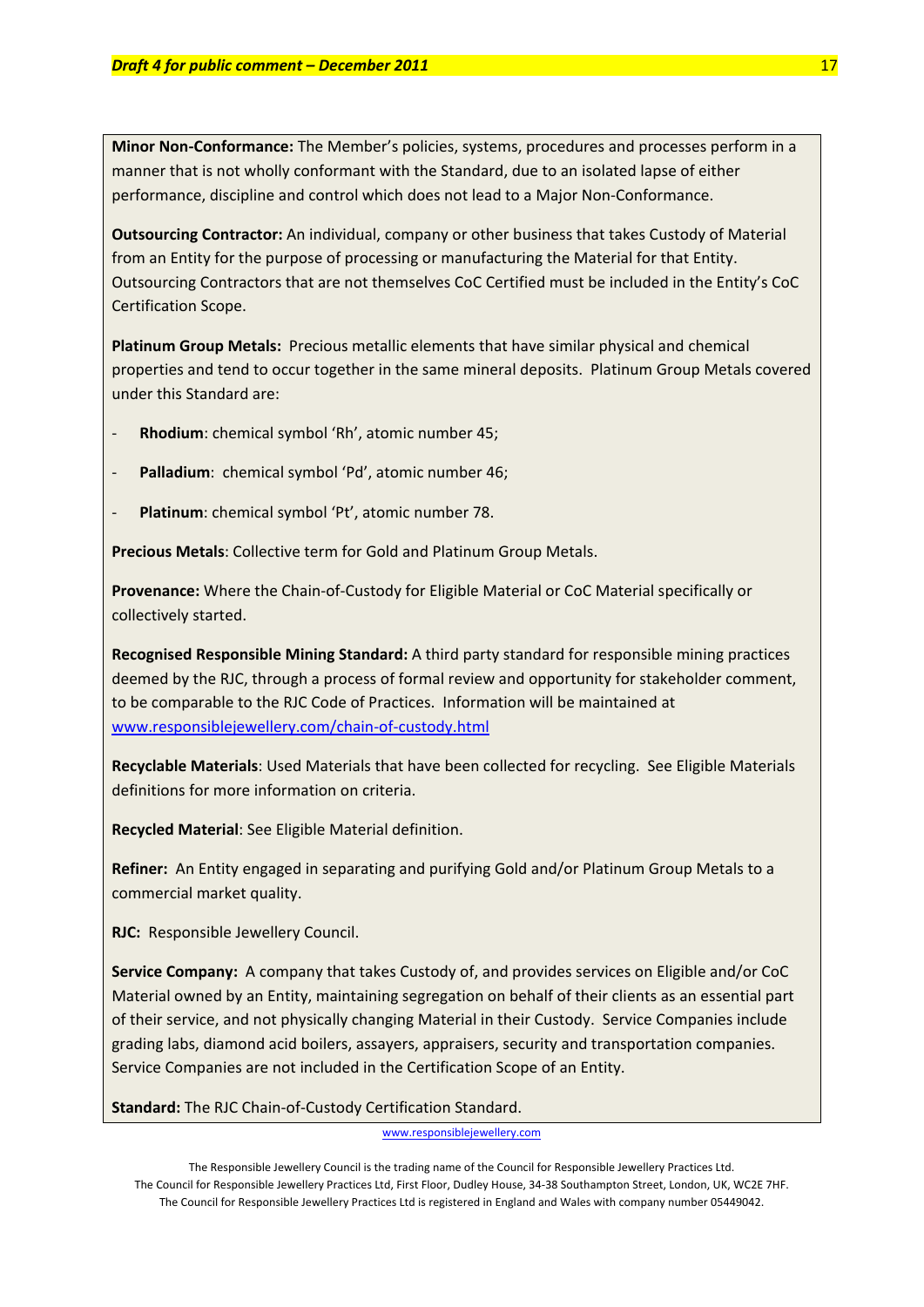**Surveillance Audit:** A CoC Surveillance Audit verifies that Chain-of-Custody Management Systems continue to conform with the CoC Standard. The CoC Surveillance Audit must be conducted within 12 - 18 months following granting of CoC Certification. The scope of the CoC Surveillance Audit must include a check of samples of CoC Transfer Documents, any claims being made to consumers, and associated records, and also verify progress or completion of any corrective actions for non‐ conformances found during the Certification Audit.

www.responsiblejewellery.com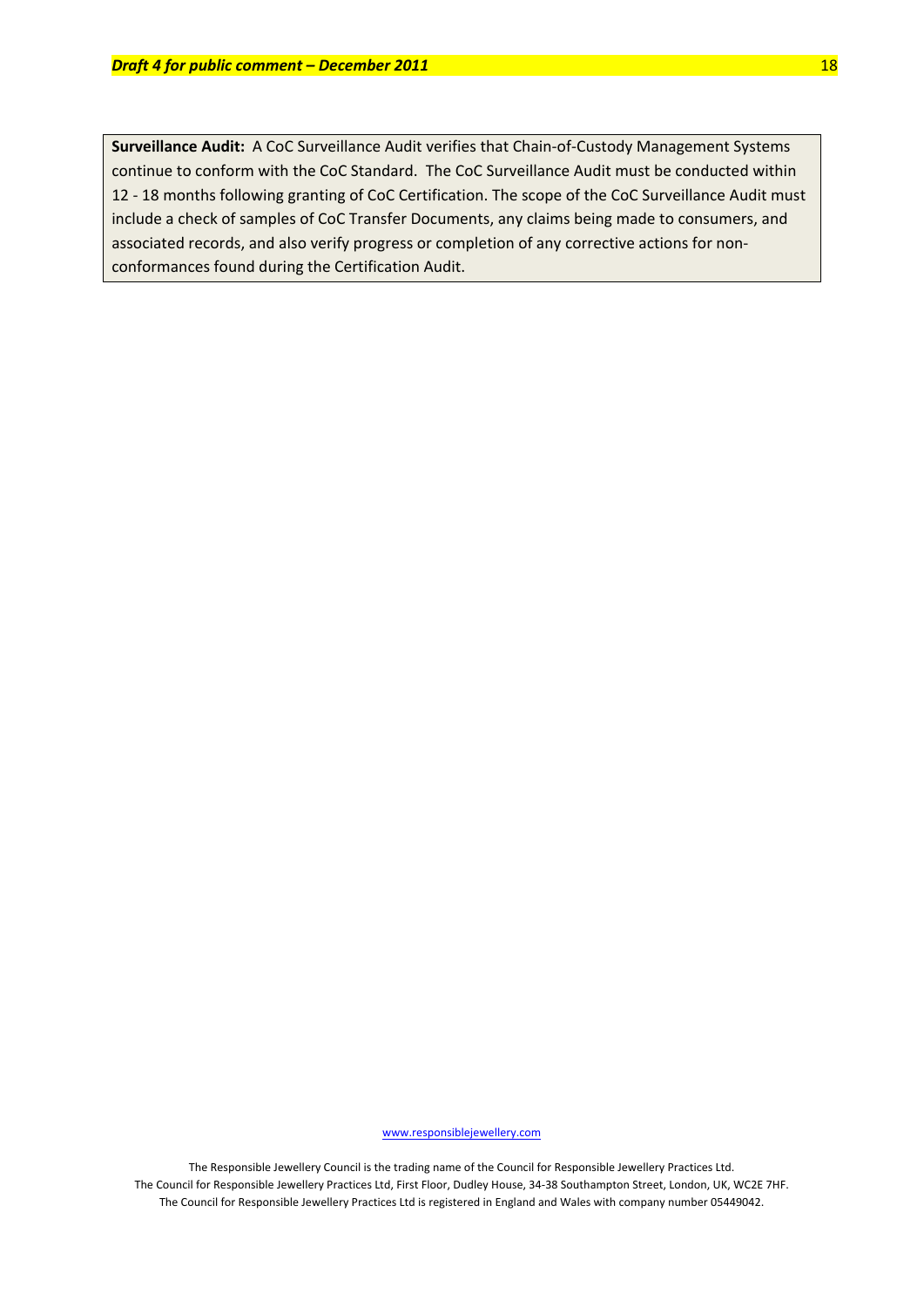# **Appendix 1 – CoC Material Transfer Document – Template**



|                                 |                                                               |                                                               |                                                                                                                               |         | <b>RJC Chain-of-Custody Transfer Document</b>                                                       |                                                                                               |
|---------------------------------|---------------------------------------------------------------|---------------------------------------------------------------|-------------------------------------------------------------------------------------------------------------------------------|---------|-----------------------------------------------------------------------------------------------------|-----------------------------------------------------------------------------------------------|
| Date:                           |                                                               |                                                               | <b>Document number:</b>                                                                                                       |         |                                                                                                     |                                                                                               |
| <b>Issuer</b>                   |                                                               |                                                               | <b>Receiver</b>                                                                                                               |         |                                                                                                     |                                                                                               |
| Name of Company                 |                                                               |                                                               |                                                                                                                               |         | Name of Company                                                                                     |                                                                                               |
| <b>Address</b>                  |                                                               |                                                               |                                                                                                                               |         | <b>Address</b>                                                                                      |                                                                                               |
| Certification number            |                                                               |                                                               |                                                                                                                               |         | Certification number<br>(if applicable)                                                             |                                                                                               |
| Responsible person              |                                                               |                                                               |                                                                                                                               |         |                                                                                                     |                                                                                               |
|                                 |                                                               |                                                               |                                                                                                                               |         | The information provided in this CoC Transfer Document is in conformance with the RJC CoC Standard. |                                                                                               |
| <b>CoC Material</b>             |                                                               |                                                               |                                                                                                                               |         |                                                                                                     |                                                                                               |
| Total weight                    |                                                               |                                                               |                                                                                                                               |         |                                                                                                     |                                                                                               |
| Number of items (if applicable) |                                                               |                                                               |                                                                                                                               |         |                                                                                                     |                                                                                               |
| Type of Transfer (Check one)    |                                                               |                                                               |                                                                                                                               |         |                                                                                                     |                                                                                               |
|                                 | Eligible Material Declaration Initiating the Chain-of-Custody |                                                               |                                                                                                                               |         |                                                                                                     |                                                                                               |
|                                 |                                                               |                                                               | Eligible Material Declaration Initiating the Chain-of-Custody for Mined Material<br><b>Conflict Free Declaration provided</b> |         |                                                                                                     |                                                                                               |
|                                 |                                                               |                                                               | Subsequent Chain-of-Custody Transfer, single type of CoC Material                                                             |         |                                                                                                     |                                                                                               |
|                                 | Material                                                      |                                                               |                                                                                                                               |         |                                                                                                     | Subsequent Chain-of-Custody Transfer, Jewellery Products containing more than one type of CoC |
|                                 |                                                               | Type of Material contained in Transfer (check all that apply) |                                                                                                                               |         |                                                                                                     |                                                                                               |
| Diamond                         | Gold                                                          | Platinum                                                      | Palladium                                                                                                                     | Rhodium |                                                                                                     |                                                                                               |
|                                 |                                                               |                                                               |                                                                                                                               |         | Mined                                                                                               |                                                                                               |
|                                 |                                                               |                                                               |                                                                                                                               |         | Mining Byproduct                                                                                    |                                                                                               |
|                                 |                                                               |                                                               |                                                                                                                               |         | Recycled                                                                                            |                                                                                               |
|                                 |                                                               |                                                               |                                                                                                                               |         | Grandfathered                                                                                       |                                                                                               |
|                                 |                                                               |                                                               |                                                                                                                               |         | Mix of Mined, Recycled and/or Grandfathered                                                         |                                                                                               |
|                                 |                                                               |                                                               |                                                                                                                               |         | Laboratory-Grown (synthetic) diamond                                                                |                                                                                               |
|                                 |                                                               |                                                               |                                                                                                                               |         | (cannot be mixed with other types of diamonds)                                                      |                                                                                               |
|                                 |                                                               | Supplementary Information (include at Issuer's discretion)    |                                                                                                                               |         |                                                                                                     | Material's previous CoC<br><b>Transfer Document</b><br>number(s) (optional)                   |
|                                 |                                                               |                                                               |                                                                                                                               |         |                                                                                                     |                                                                                               |

### **RJC Chain‐of‐Custody Transfer Document**

www.responsiblejewellery.com